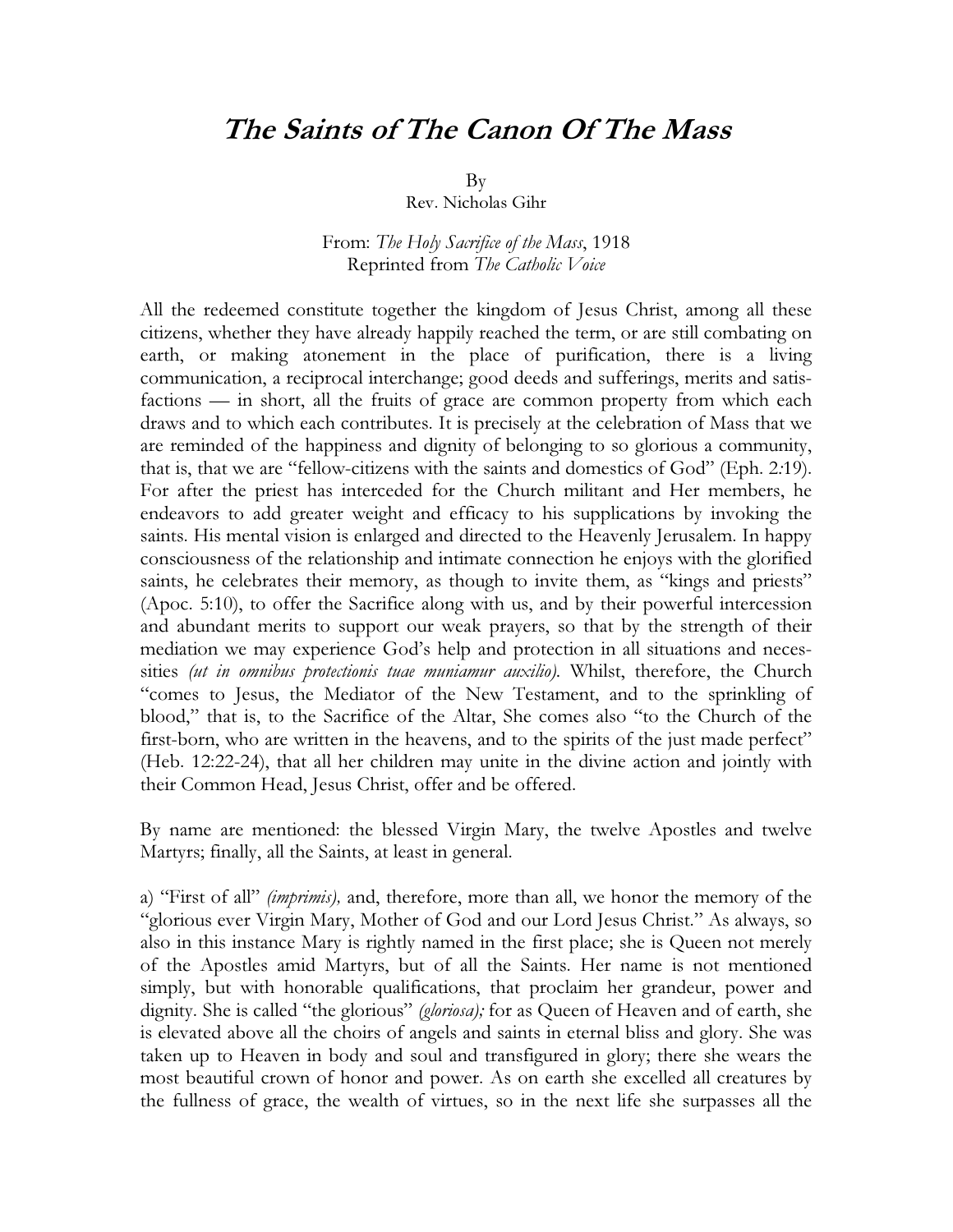citizens of Heaven by the splendor and magnificence of her glory. Because she was on earth the most humble, the most pure, the most devout, the most loving, the most sorrowful, therefore, she is now in Heaven the most glorious amid the most happy. — Then she is called "always a virgin" (semper virgo). This privilege is often commented upon. Even the Church acknowledges Her inability to praise in a worthy manner Mary's purity of heart, inasmuch as she exclaims: "Holy and immaculate Virgin, with what praises shall I exalt thee, I know not, since thou hast carried in thy womb Him whom the heavens cannot contain!" Mary is the Virgin of all virgins; she is the most venerable, glorious and wonderful Virgin, she is the model, guide, protectress of all virginal souls. By the virginity which she vowed to God, she was prepared to become the "Mother of our God and Lord Jesus Christ;" for assuredly it behooved the Mother of God to be and ever remain a virgin. The Divine Maternity was only the complete consecration and sealing of her incomparable virginity. Through the greatest and sole miracle of its kind, she united "the joys of maternity with the honor of virginity." The Divine Maternity in its own kind is of infinite dignity; for Mary gave birth to the Son of the Most High. This maternal dignity of hers is the intrinsic reason why Mary above all other creatures was endowed with the plenitude of grace and holiness, of glory and power. As the Mother of God, she is the Queen of Heaven and earth; she reigns as mistress, with maternal power and love, in favor of our salvation. Hence so frequently we cry to her: *Monstra te esse matrem* — "Show thyself a mother," that is, show that thou art not merely our Mother who loves us so tenderly, but that thou art also and still more the Mother of God, ever allpowerful by thy intercession. Let us here yet briefly notice her connection with the bloody and unbloody Sacrifice of Christ. The Victim of the Cross and of the Altar was given to us through the Virgin Mother Mary; He is "the fruit of her most noble body" by the overshadowing of the Holy Ghost. The God-Man is "born unto us and given to us from Mary, the unsullied Virgin" (nobis natus, nobis datus ex intacta Virgine). She "stood by the Cross of Jesus," and while her maternal tears were mingled with His blood and the sword of sorrow pierced her soul, she offered her Crucified Son for the redemption and salvation of the world. Great as the sea was then her sorrow; she was nailed to the Cross with her Son and she felt all the pain of His wounds in her heart. Hence she is justly styled "the Queen of Martyrs." Her name, therefore, is inseparable from the Sacrifice of Christ; the remembrance of Mary must always be united with that of Christ at His sacrificial celebration. Christ's holy Flesh and Blood offered in sacrifice on the altar come to us from the heart and bands of Mary; from Mary, moreover, we should learn, with priestly disposition and self-devotedness, to offer the Lamb of God and ourselves at the foot of the altar.

b) After the Virgin Mother of God, the twelve Apostles are named in the Canon; the succession differing somewhat from the records of the Apostles in Holy Scripture. The Apostles are those chosen messengers, to whom the Lord imparted full powers as teachers, priests and pastors, that, as His representatives, they might continue the work of the redemption. As the salt of the earth and light of the world, they were to establish in all places the kingdom of God, to extend and strengthen the Church. To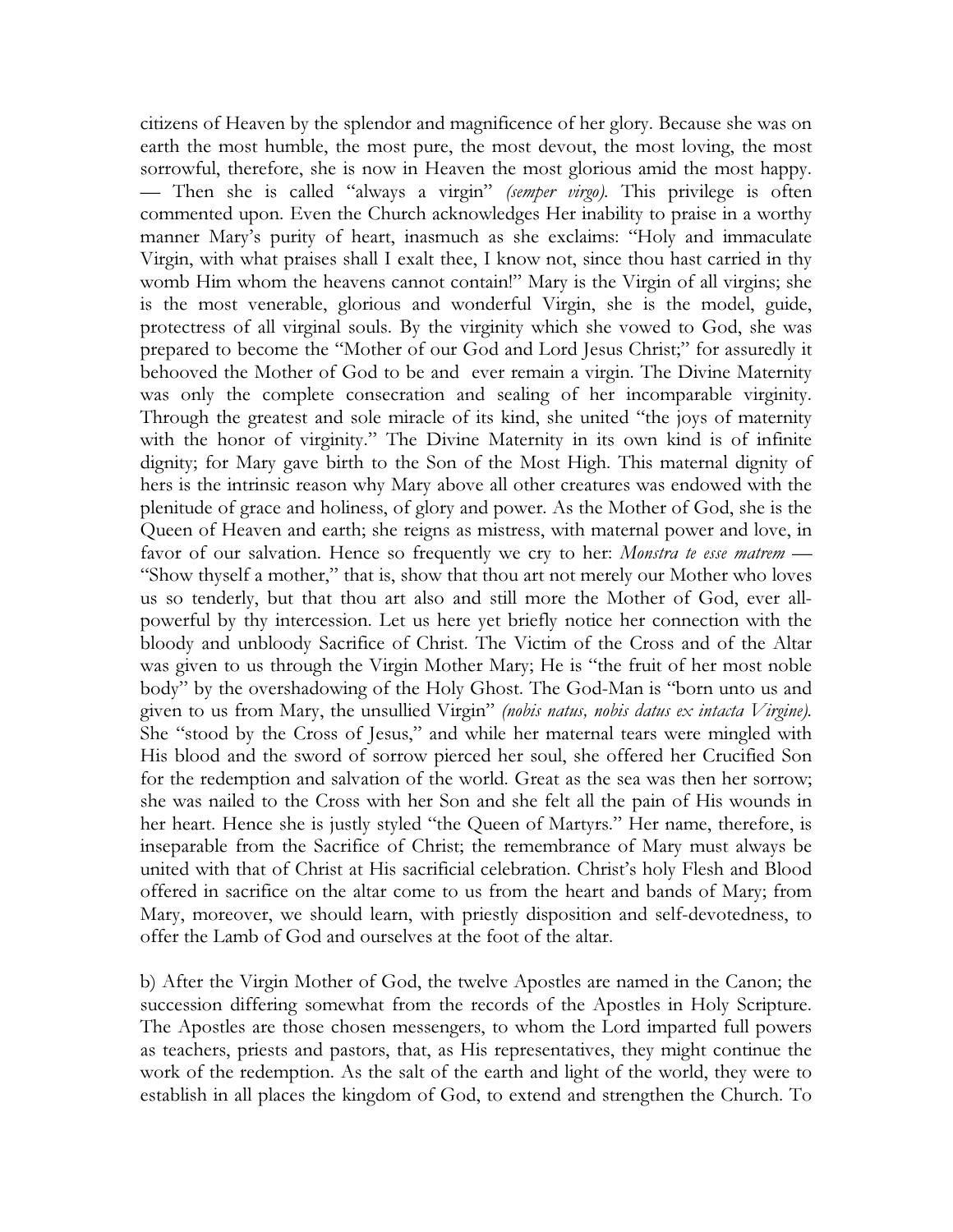prepare them for this, He vouchsafed to them more than to others His presence and intercourse, made them the immediate witnesses of His life, miracles and doctrine, of His passion and resurrection. For this He promised them His assistance and sent them the Holy Ghost from on high. In obedience to the commission of their Divine Master the Apostles went out into the whole world, to teach and baptize all nations, to bring to them the blessings of religion and together with it true earthly happiness. "Their sound has gone forth into all the earth, and, their words unto the ends of the world" (Ps. 18:5). Self-sacrifice was their office and calling, their life, and their death. "For Christ's sake we are put to death all the day long. We are accounted as sheep for the slaughter" (Rom. 18:36); but they rejoiced to endure shame and sorrow for the name of Jesus, and, after they "had fought the good fight and finished the course," they gave up their life by the bloody death of martyrdom, and thus planted the Church in their blood. The accounts of the fate and end of most of the Apostles are but few and obscure. In what follows we shall relate briefly a few characteristic traits from the life and death of the saints mentioned in the Canon, in order to afford some nourishment to devotion when repeating the names in question.

Sts. Peter and Paul inseparably combined in the liturgy —are named first. The birthplace of the Apostle Peter, who was previously called Simon, was Bethsaida on the western shore of the Sea of Genesareth. From his fishing-net, miraculously filled with fish, he was called to the spiritual fishing of the souls of men, and was soon afterward placed at the head of the Apostolic band. Jesus Christ made him the foundation of His Church, and invested him with the office and dignity of primate over the universal Church. As the visible representative of Christ and as chief pastor, he was with supreme power to feed and guide the lambs and sheep, the entire flock of Christ. Hence in the Gospel, Peter takes preeminence over the other Apostles, and there appears already by his whole conduct as the first of the Apostles. In like manner, after the Ascension of the Lord, he everywhere acts as head of the Church. After his seven years' episcopate at Antioch (36-42), the Prince of the Apostles transferred the field of his missionary labors to Rome, the capital of the heathen world. It is beyond all doubt, that Peter, having come to Rome, founded there the Roman Church, directed it as chief pastor and, finally, there underwent martyrdom. His episcopate at Rome lasted twenty-five years (42-67); but during this period he frequently left the city of Rome to work elsewhere for the propagation of Christianity. According to the most ancient tradition, Peter first lived in Rome beyond the Tiber, and near the house which was afterward replaced by the church of St. Cecilia. But after converting the family of the senator Pudens to Christianity, he withdrew into the senator's house, taking up therein his permanent abode. The fidelity and firmness of faith of the Roman community was already at that date celebrated throughout the whole world; in the bloody storms of persecution a great number of Christians suffered martyrdom at Rome. As its most noble victims fell, the glorious Princes of the Apostles, Sts. Peter and Paul, at Rome on the same day, June 29, and in the same year A. D. 67, after they had previously been imprisoned together for some months in the Mammertine prison, beneath *Ara Coeli*, at the foot of the Capitol. On the Ostian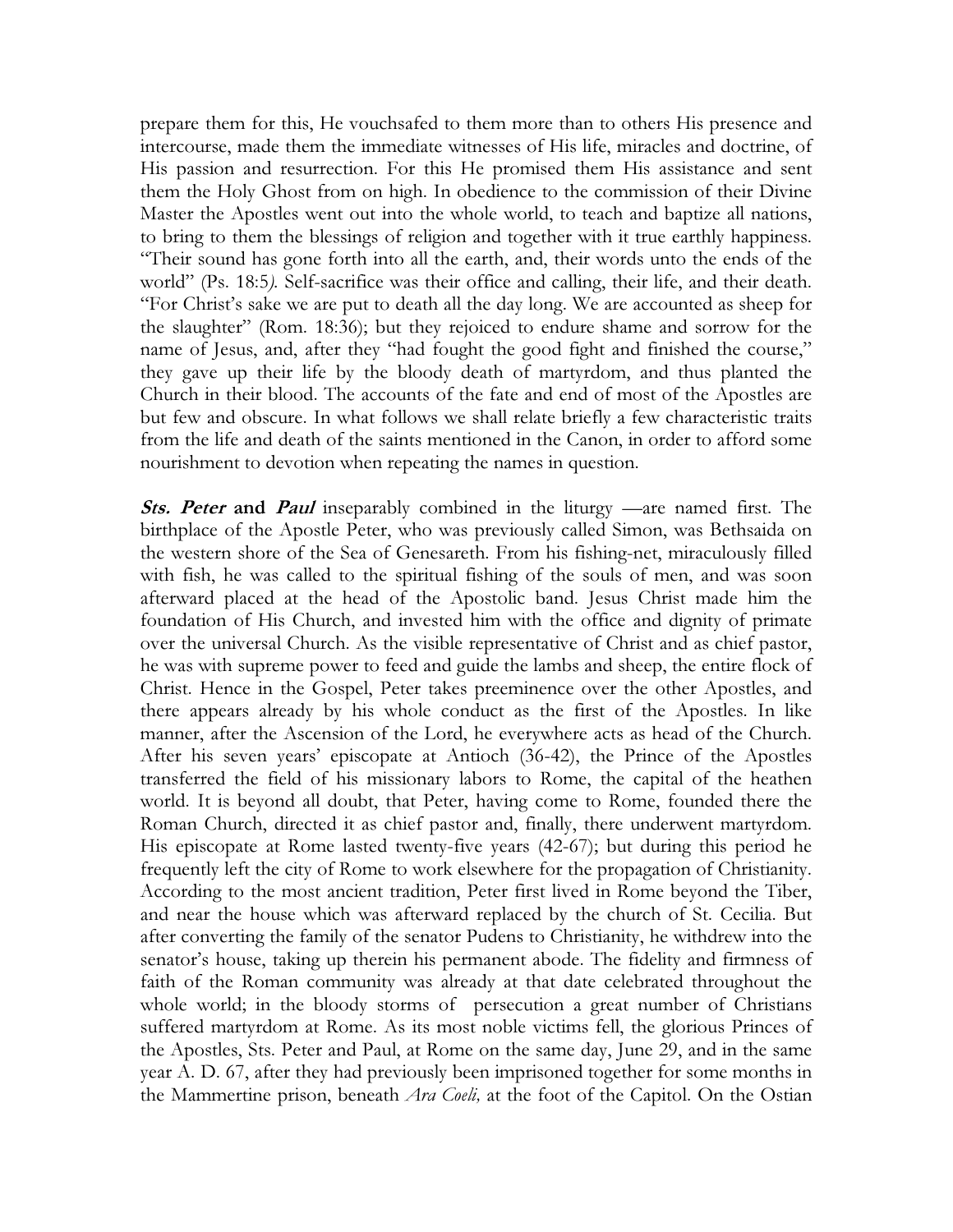road is seen the chapel where, according to the legend, the Apostles, when going to death, took leave of each other. To the west, beyond the Tiber, on the Janiculan Hill, where now stands the Church of S. Pietro in Montonio, and in sight of the Eternal City, as a faithful imitator of his Lord and Master, St. Peter died the violent death of the Cross; the humble disciple begged the favor of shedding his blood for his Lord with his head downward to the earth. His original place of sepulture was on the Vatican Hill, where the grandest and noblest mausoleum of the world, St. Peter's Church, has now stood for ages, lifting its lofty dome heavenward. After the tomb of Christ, that of the Prince of the Apostles is the most celebrated place of pilgrimage in the world; churches and altars that bear his name, are as numerous as the stars in the heavens. "Peter stands before us all as the man of lively faith, of unshaken hope, of the most ardent love of God and men, full of noble dignity, and, at the same time, full of the most profound humility, full of majestic zeal against injustice and untruth, against deceit and sin, and, withal, full of loving sympathy for all the spiritual and corporal sufferings of his fellowmen, full of peace and joy in his own sufferings,' wholly penetrated with zeal for the glory of Jesus Christ and the salvation of souls redeemed by the Precious Blood of his Master, fully persuaded of the one great truth, that in no other name is salvation given to men, but only in the name of Jesus crucified and risen from the dead. Thus Peter stands forth in bold relief as the man of truth,, the man of fact, the man full of life — in all the traits of his character and in his whole personality, transformed by grace, a monumental figure, an exalted prototype, as it were, of the Papacy and of the Church herself, as from the days of Peter till now she passes on through the world and through the centuries." (Hundhausen)

St. Paul, formerly called Saul, was born in the commercial city of Tarsus and enjoyed the rights of a Roman citizen. At an early age he came to Jerusalem, where he became a pupil under the instruction of the most renowned teacher of the law, Gamaliel. Saul was greatly gifted in mind amid heart; being of an ardent temperament, he became a violent defender of the ancestral Jewish laws, and when the persecution against the Christians broke out in Jerusalem, his rage against the Church of God knew no bounds. By a miracle of grace he was converted and called by the Lord Himself to the apostolate. The Gospel, which he preached, he neither received nor learned from man, but he had it by revelation from Jesus Christ Himself. His whole life, abounding in labors and sufferings, presents St. Paul to us as an ideal Apostle. He made five great apostolic journeys by water and land; for the first three he started from Antioch, the fourth, as a prisoner from Jerusalem to Rome, and the last from Rome to other places. They occupied more than twenty years of his life; during that time St. Paul passed through about thirty different countries and islands, established and consolidated Christian communities in more than forty cities. All these journeys were incessant labors in the vineyards of the Lord and continual campaigns to rescue countries and peoples from the kingdom of darkness and sin, and to conquer them for the kingdom of Jesus Christ, the kingdom of truth and holiness. By word and writing, by sermons and epistles, St. Paul brought everywhere the name of Jesus, that is, truth and grace, light and life, the doctrine and salvation of Christ to the children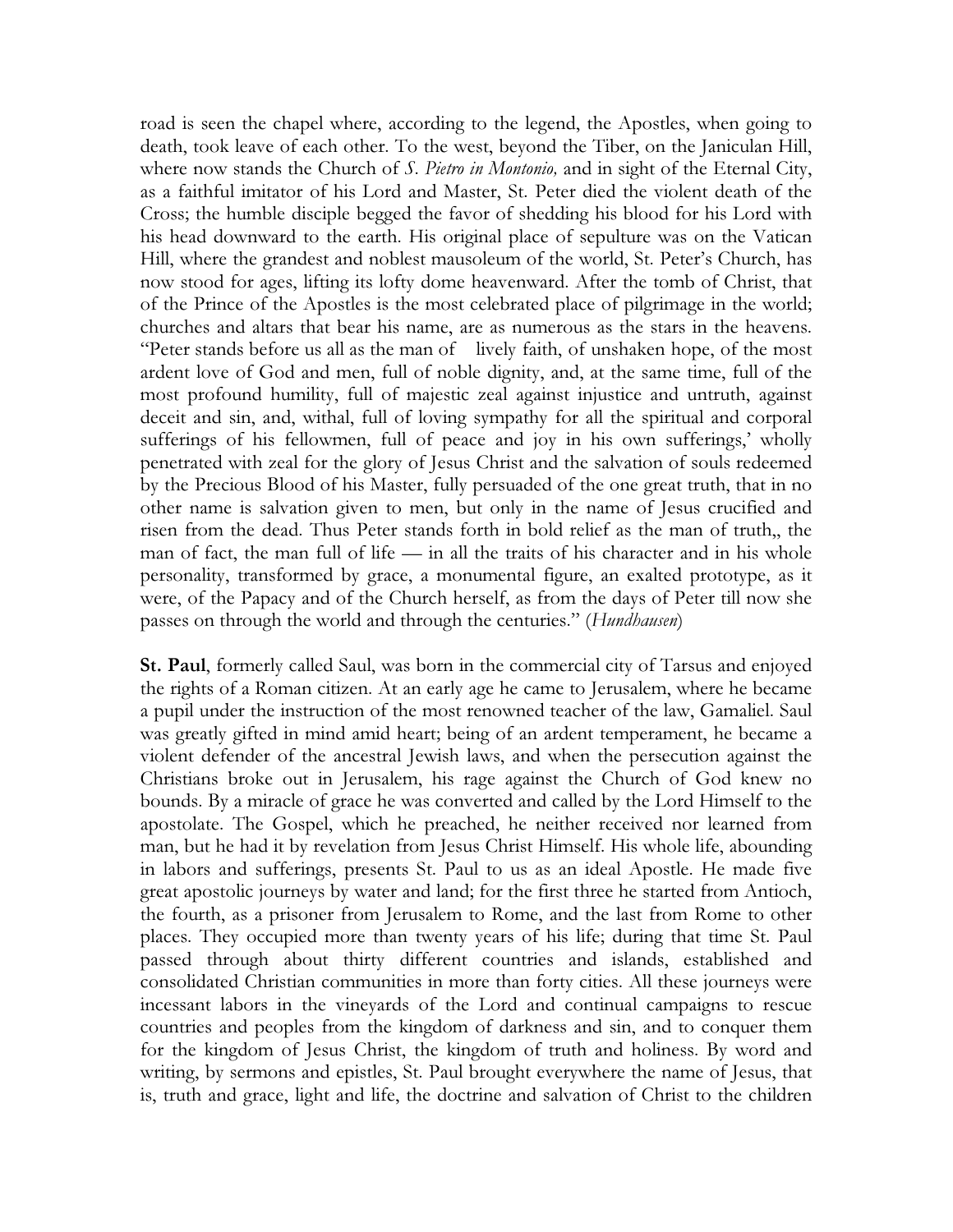of Israel as well as to heathen nations and rulers. The Apostle himself describes the labors, the captivities, the scourgings and the perils of death which he had to undergo. But all his many sufferings he endured with patience, fortitude and joy, because he suffered for the love of Jesus and of his brethren. The end of his apostolic career found him in Rome. Being a Roman citizen, he was put to death by the sword, in the south before the gates of the city, on the road to Ostia. According to the legend, his head, after being cut off, striking the ground, leaped three times; whereat there sprang up three fountains of water, which are still flowing at the church erected over the spot, the church of S. Paolo alle tre Fontane. One half of the body of St. Paul rests in St. Peter's Church in Rome, the other half in St. Paul's church outside the walls, and his head is in the basilica of St. John Lateran. The Eternal City is highly favored in its possessing the grave and the relics of the two Princes of the Apostles; both apostles jointly guard and rule by their heavenly protection and assistance the Mother Church. "O happy Rome, consecrated by the glorious blood of the two Princes of the Apostles; dyed red with their blood, you shine more resplendently than all the glory of the world."

St. Andrew was the first to recognize the Messiah through St. John the Baptist, and full of joy he at once led his brother Simon Peter to the Lord. His arduous and successful missionary labors were first exercised in Scytimia; he, at last, went to the city of Patrae, in Achaia, where he suffered an heroic martyrdom (Nov. 30, 62). The Governor Aegeas interrogated him; the Apostle made a solemn profession of the Sacrifice of the Cross and of the Altar; whereupon he was condemned to die fastened to the Cross. St. Andrew is the Apostle of the Cross. How magnificent is the prayer in which, filled with enthusiasm, he salutes the Cross as a boon ardently loved and long desired: "Hail, precious Cross, Thou hast been consecrated by the body of my Lord, and adorned with His limbs as with rich jewels. How long have I yearned for thee! At length thou art granted to my desires! Receive the disciple of the Master who hung upon thee; take me from among men, and present me to Him, who through thee redeemed me!" He remained on the Cross two days and a night, making of it a pulpit, whence he announced Christ crucified, preaching Him, not only by his sufferings and the example of his virtues, but also with earnest and moving words. Finally, a bright light encompassed him, and the Cross became for him the ladder to Heaven. Maximilla, a disciple of Christ, took the body down from the Cross and interred it. This holy body is preserved in the cathedral of Amalfi, and his head is in St. Peter's in Rome. It is the common opinion that he suffered on a cross composed of two beams diagonally crossing each other; hence this cross bears the name of St. Andrew's cross (X).

St. James, called the Greater *(Major)*, was a brother of St. John, both being sons of Zebedee. By reason of their fiery zeal and ardent character, they were called by the Lord "Sons of Thunder" *(Boanerges)*. Peter, John and James were distinguished and privileged by the Lord above the other Apostles; for these three alone were permitted to remain with Him when He raised the daughter of Jairus to life, again at the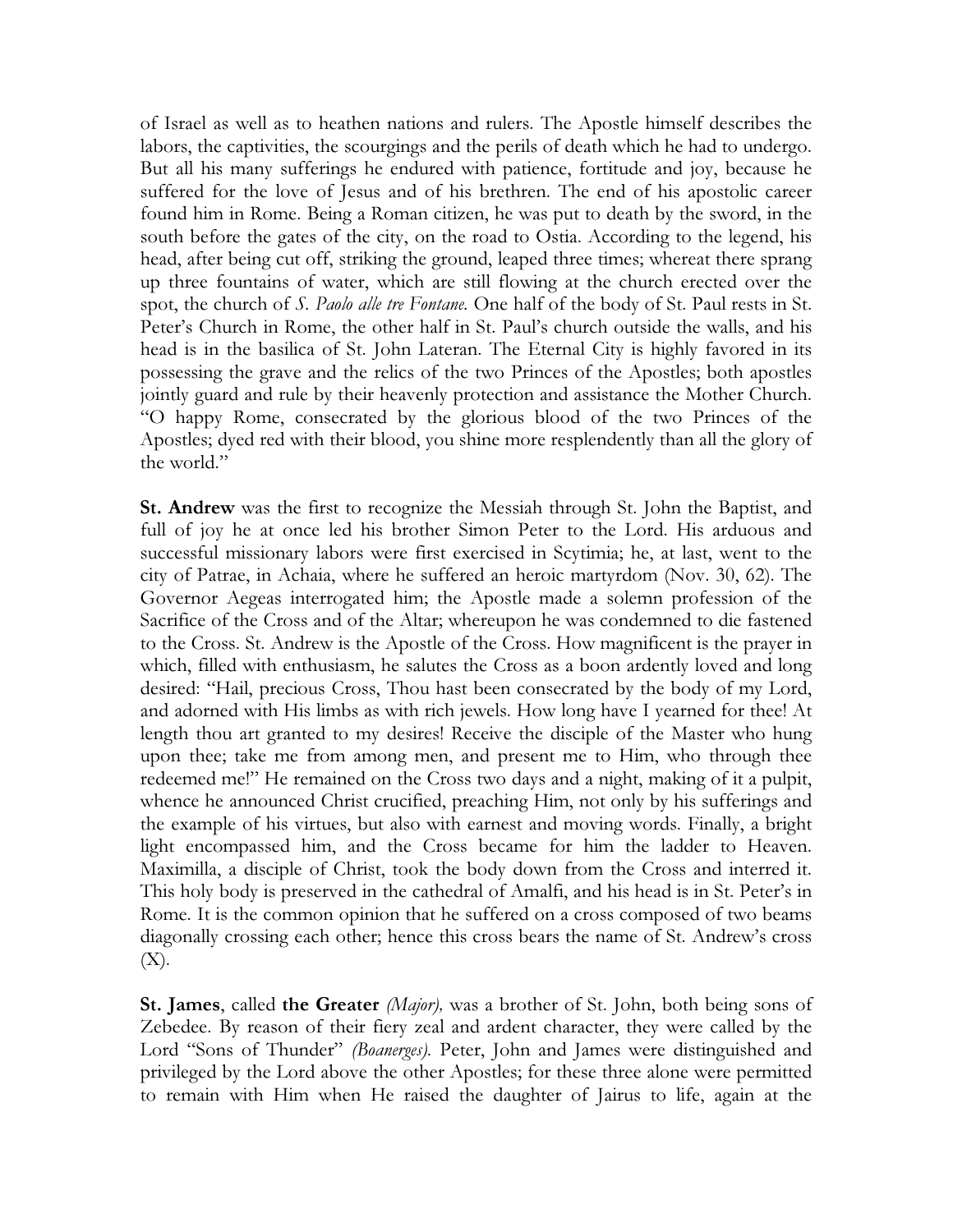Transfiguration on Mount Thabor, and, finally, during His agony in the garden. After the Ascension of Jesus, St. James preached in Judea and Samaria; then, according to an ancient tradition, he hastened to distant Spain, scattering there the first seed of Christian truth. Of all the Apostles, St. James the Greater was the first to drink the chalice of the Lord, as he was put to death by the sword in Jerusalem by Herod Agrippa only nine or ten years after the death of Christ. His holy remains were at an early date carried to Spain, and there they rest even now at *Santiago de Compostella*, the capital of the province of Galicia, which, besides Rome and Jerusalem, belongs to the most celebrated places of pilgrimage of all Christendom.

St. John, "the disciple whom Jesus loved," was more favored and privileged by the Lord than all the other Apostles. The Lord honored him, on account of his innocence and virginity, with His closest friendship and intimacy. Hic est Joannes qui privilegio amoris praecipui ceteris altius a Domino meruit honorari (Responsory of the Church). In that blessed hour, when Jesus, by the institution of the Holy Eucharist, gave to His own the greatest proof of His love, John was permitted to repose on the breast, on the Sacred Heart of Jesus, —thence drawing light and love in abundance. "The floods of the Gospel he drank from the fountain of the sacred bosom of the Lord; blessed Apostle to whom the heavenly secrets have been revealed!" Then when dying on the Cross, the Lord bequeathed and delivered over to His favorite disciple what to Him was most dear and precious, namely, His holy Mother. "Jesus loved John so tenderly," says the Church, "because the prerogative of chastity made him worthy of greater love; for chosen by the Lord as a virgin, he always remained a virgin. To the virginal alone has the Lord entrusted the Virgin, to the virgin disciple He has given the Virgin Mother." St. John first exercised his apostolate in Palestine; later on, history points him out to us at Ephesus, in which city, as the last surviving Apostle, and by reason of his exalted spirituality and sanctity, he exercised all along a powerful influence on the Church of Asia Minor, until he there died and was buried at a very advanced age. But is the glory of martyrdom wanting to St. John? By no means. Under the emperor Domitian, he was dragged to Rome, and there thrown into a caldron of boiling oil; but by a miracle he came forth from it purer, fresher and more vigorous than before. He was then banished by the same tyrant (81-96) to the island of Patmos. The martyrdom which he underwent in Rome is celebrated by the Church on May 6, by a special feast under the title: "St. John before the Latin Gate." At the place of his martyrdom there is a church and chapel erected in his honor.

**St. Thomas,** called the *Twin*, was slow to believe in the Resurrection of the Lord; but he afterwards proved himself a fervent advocate and propagator of the faith among the Parthians in the East; on his way thither he is said to have baptized the three Magi. He penetrated as far as India, where, by the command of the king, he was killed by a stroke of the lance, or, according to another story, stoned and clubbed to death. As a spiritual architect, he is regarded as the patron of architecture and is, therefore, represented as holding a hewn stone or a square.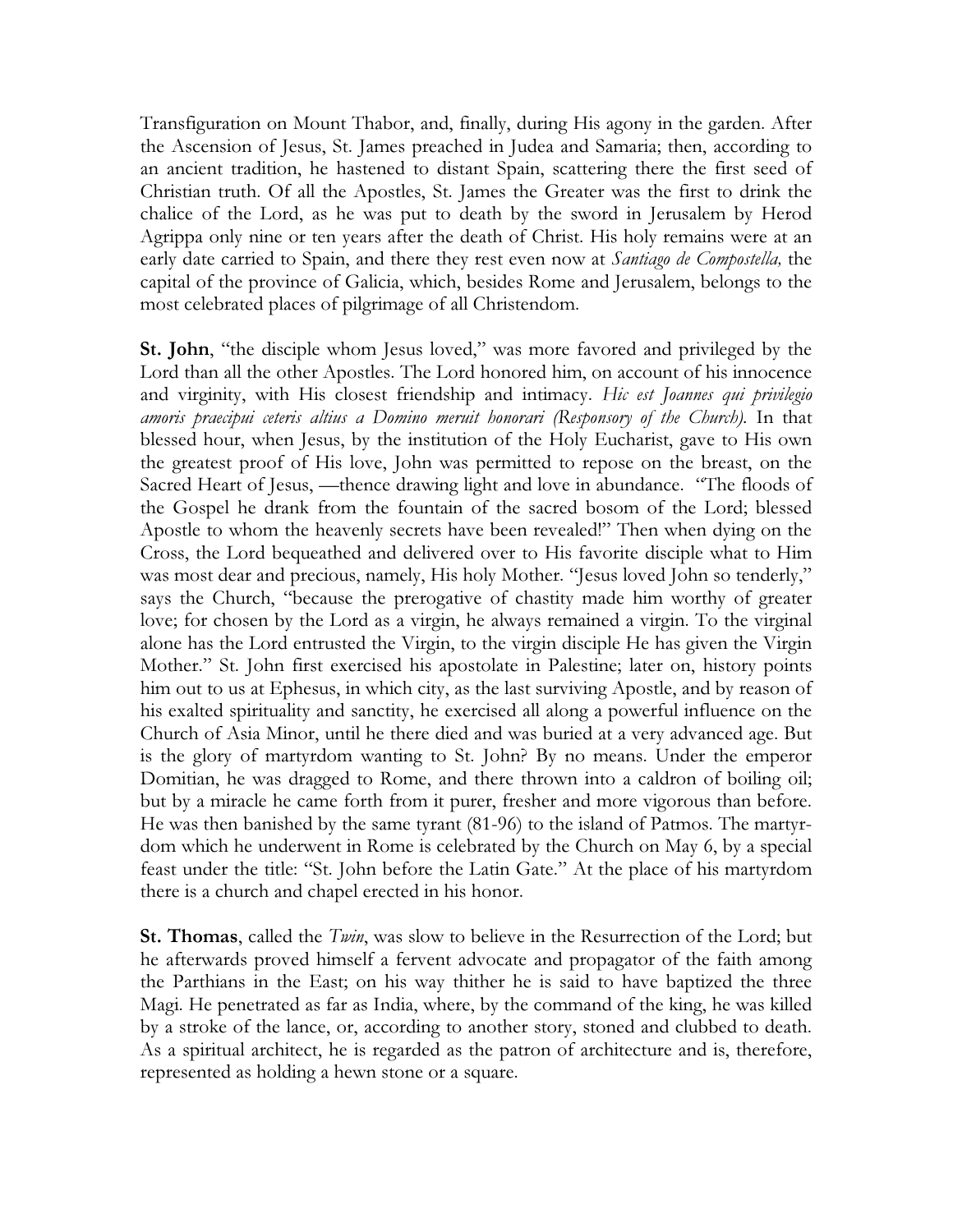**St. James, the Less** (*Minor*), being a relative of the Lord, is called His brother. With Sts. Peter and John, he is designated by St. Paul as a "Pillar" of the Church. He is the only Apostle who did not preach the Gospel to the heathens; he was raised by St. Peter to be the first Bishop of Jerusalem. On account of his piety and austerity he was surnamed the Just and highly esteemed even by the Jews. Because of his courageous confession of the divinity of Christ, he was thrown down from the battlements of the Temple; he was still able to rise to his knees, but the rabble fell upon him with stones, and a fuller gave him the death-blow by hitting him on the head with his club, such as is used in dressing cloth (between 60-64). The fuller's club is his distinctive mark; his feast occurs on May 1 (transferred by Pope Pius XII to May 11 in favor of the feast of St. Joseph the Worker  $-Ed$ .).

St. Philip was the fourth of the fishermen of Bethsaida in Galilee called by the Saviour to the Apostolate. In the Gospel he is frequently mentioned with distinction. His touching supplication is well known: "Lord, show us the Father and it sufficeth us!" and the reply of Jesus: "Philip, he that seeth Me, seeth the Father also!" He exercised his apostolate in Phrygia, and died in Hierapolis on a cross, stoned to death by the enraged populace. The bodies of the holy Apostles Philip and James repose under the high altar of the Church of the Twelve Apostles in Rome, where quite recently they were exhumed and examined. Pictures of St. James represent him with the instrument of his martyrdom, the cross, formed like a Latin T.

St. Bartholomew is probably the Nathaniel mentioned in the Gospel, who was led to the Lord by Philip. He preached in Arabia Felix, in India and in Greater Armenia, where at Albanopolis he was flayed alive and decapitated. Relics of his holy body are preserved under the high altar of the Church of St. Bartholomew, in the isle of the Tiber, at Rome. The Emperor Otto III brought them to this church built by himself. He is often represented with a knife in his hand, as the instrument of his cruel death.

St. Matthew is both Apostle and Evangelist. He was a publican when the Lord called him. Of his apostolic labors almost nothing reliable is known. Arabia and Ethiopia are specially mentioned as the field of his zeal. According to some authors he was burned alive, according to others he was killed with a spear. Since A. D. 930 his holy body has reposed in the metropolitan church at Salerno (a magnificent structure erected by Robert Guiscard), where he is also honored as the patron of the city.

St. Simon, the Zealot, is in the veneration of the Church connected with St. Judas Thaddeus, who was a brother of St. James the Less. Both consumed and sacrificed their lives by their labors in Mesopotamia and Persia, where Simon was cut in two with a sword and Judas was shot to death with arrows. Their holy bodies repose in the cathedral of St. Peter in Rome. Here the record of the Apostles closes, that the holy number twelve, be not exceeded. For the number twelve is symbolical "of the universality of the Church of Christ, which extends to the four quarters of the world, in the unity of faith in the triune God. Hence the heavenly city Jerusalem, this figure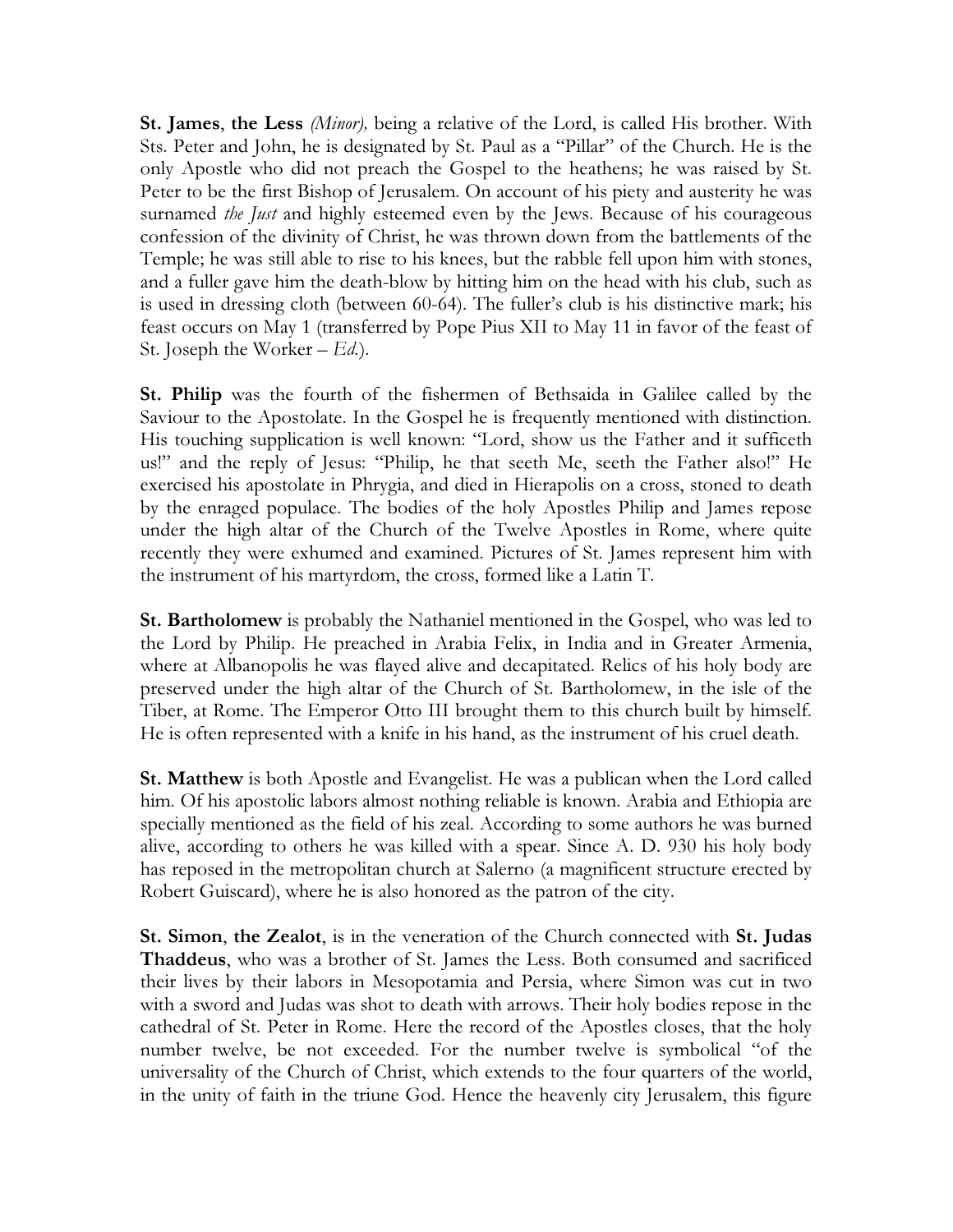of the Church of Christ in its completion, has four walls and in each wall three portals, the twelve entrances being built upon twelve precious stones which bear the names of the twelve Apostles of the Lamb" (Apoc. 21). The Apostles not only scattered the seed of the divine word, but they labored to bring it to maturity by watering it with the sweat of their brow and fructifying it by shedding their hearts' blood. Built and resting upon the chief cornerstone Christ, the Apostles have thus become the foundation of the Church, which is called Apostolic.L

## The Saints Named Before The Consecration

As found in the prayer: Communicantes, after the Apostles are named. Here the record of the Apostles closes, that the holy number, twelve, be not exceeded. For the number twelve is symbolical of the universality of the Church of Christ, which extends to the four quarters of the world, in the unity of faith in the triune God. Hence the heavenly city, Jerusalem, this figure of the Church of Christ in its completion, has four walls, and in each wall three portals, that the nations at morning, and noon, and evening, and midnight may be admitted by Baptism, in the name of God the Father, and the Son, and the Holy Ghost, the twelve entrances being built upon twelve precious stones, which bear the names of the twelve Apostles of the Lamb (Apoc. 21). The Apostles not only scattered the seed of the divine word, but they labored to bring it to maturity by watering it with the sweat of their brow and fructifying it by shedding their hearts' blood. Built and resting upon the chief corner-stone Christ, the Apostles have thus become the foundation of the Church, which, consequently, is called and is Apostolic. Martyrdom of blood is the characteristic trait of the saints of the first four centuries; therefore, twelve martyrs of these ancient times are now mentioned in the Canon. Among them are five Popes, a bishop, a deacon and five lay persons. Even at a very early period, these saints were held in universal and high esteem in Rome. This explains their insertion in the Canon.

a) First, five Popes are mentioned:

St. Linus, the first successor of St. Peter in the See of Rome and, therefore, the second Pope, is assuredly the same from whom St. Paul sends a salutation to Timothy. He was converted to Christianity by St. Peter, and, as a distinguished assistant of the Prince of the Apostles, he may indeed frequently have supplied his place, when the latter was obliged to leave Rome for a time, in order to preach the Gospel elsewhere. He ruled the Church from 67 to 76 (?). He was decapitated and buried in the Vatican by the side of St. Peter. Under Pope Urban VIII, a tomb was discovered there, bearing the simple inscription: *Linus*. His feast occurs on the twentythird of September.

St. Cletus (76-88?) succeeded St. Linus. It is believed that he erected a tombstone to St. Peter, who had ordained him a priest. His feast falls on the twenty-sixth of April.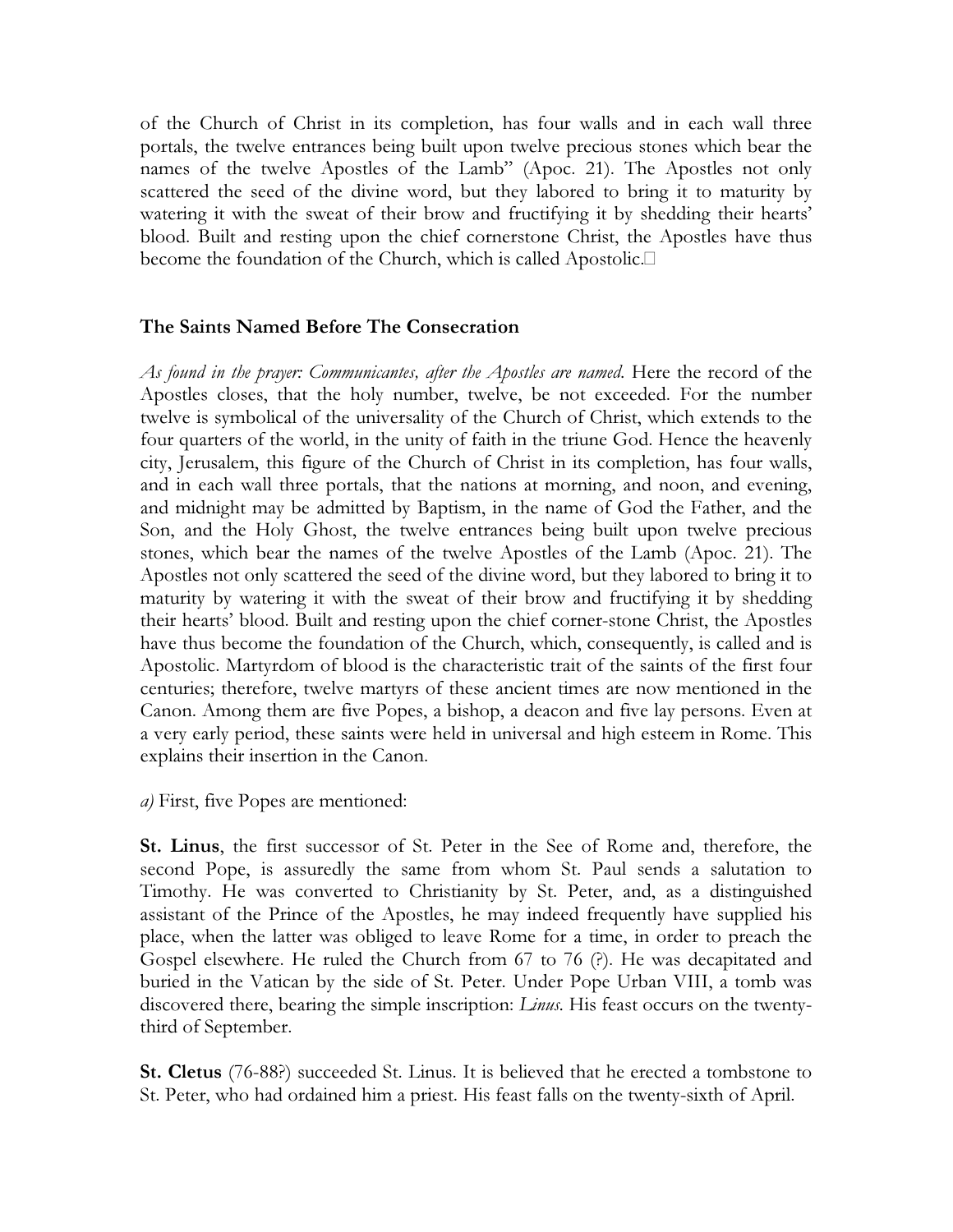St. Clement is reckoned among the Apostolic Fathers; he sat in the Chair of Peter from 88 to 97 (?). St. Irenaeus writes of him: "In the third place, after the Apostles, the Roman episcopate received Clement, who had seen the Prince of the Apostles, had associated with them, had listened to their sermons and had the Apostolic tradition before his eyes." St. Paul, in his Epistle to the Phihippians, mentions him among "his co-laborers, whose names are written in the Book of Life." According to the testimony of ancient writers, St. Clement was endowed with all the qualities of mind and heart that were requisite for the highest ecclesiastical dignities. The legend relates that the Emperor Trajan banished him to the Taurian Chersoneus (Crimea), where he found two thousand Christians condemned to work in the marble quarries, who suffered greatly for want of water. Clement prayed, and on an adjacent hill appeared a lamb, from beneath whose right foot a spring of fresh water issued forth. This miracle brought about the conversion of many of the inhabitants. Then Trajan commanded St. Clement to be cast into the sea with an anchor fastened to his neck The Christians on the shore fell upon their knees and prayed; and behold! The sea receded three thousand paces, and there appeared, built by the hands of angels, a marble temple in which the body of the saint, together with the anchor, was found. The mortal remains of the martyr are said to have been brought to Rome by the Greek missionaries, Sts. Cyril and Methodius, during the pontificate of Pope Hadrian II, and placed in the very ancient basilica of St. Clement, near the Coliseum, of which mention is already made by St. Jerome. His feast is celebrated on the twenty-third of November.

In the fourth place comes the name of Xystus (the Greek form of Sixtus). During the first three centuries, there were two Popes of this name. Sixtus I (115 - 125?) governed the Church during the reign of the Emperor Hadrian, when the lot of the Christians was a hard and painful one; he suffered martyrdom and was buried in the Vatican near St. Peter. His feast occurs on the sixth of April.

Far better known and more celebrated is Sixtus II, a Greek by birth. His pontificate (257-258) fell during the stormy period of the Valerian persecution of the Christians. In spite of the Emperor's prohibition, he ventured to hold divine service in the Catacombs. Discovered by the heathen soldiers and apprehended, he was dragged into the city before the tribunal and condemned; afterward he was again led back to the Catacomb of Praetextatus, in which he had previously celebrated the Holy Sacrifice, and was beheaded on, or near his episcopal throne. The crown of martyrdom was granted to him on August 6, 258. His body now rests in the very ancient church situated on the Appian Way, S. Sisto vecchio in Rome. Which Sixtus is it — the first or the second — that is commemorated in the Canon? Opinions are divided. To prove that Sixtus I is intended, it is asserted that the five Popes are mentioned in chronological order; now only Sixtus I reigned before Cornelius, hence he is mentioned in the Canon. More and stronger reasons are in favor of Sixtus II. His memory has ever been highly celebrated in the Church; the Catacombs prove this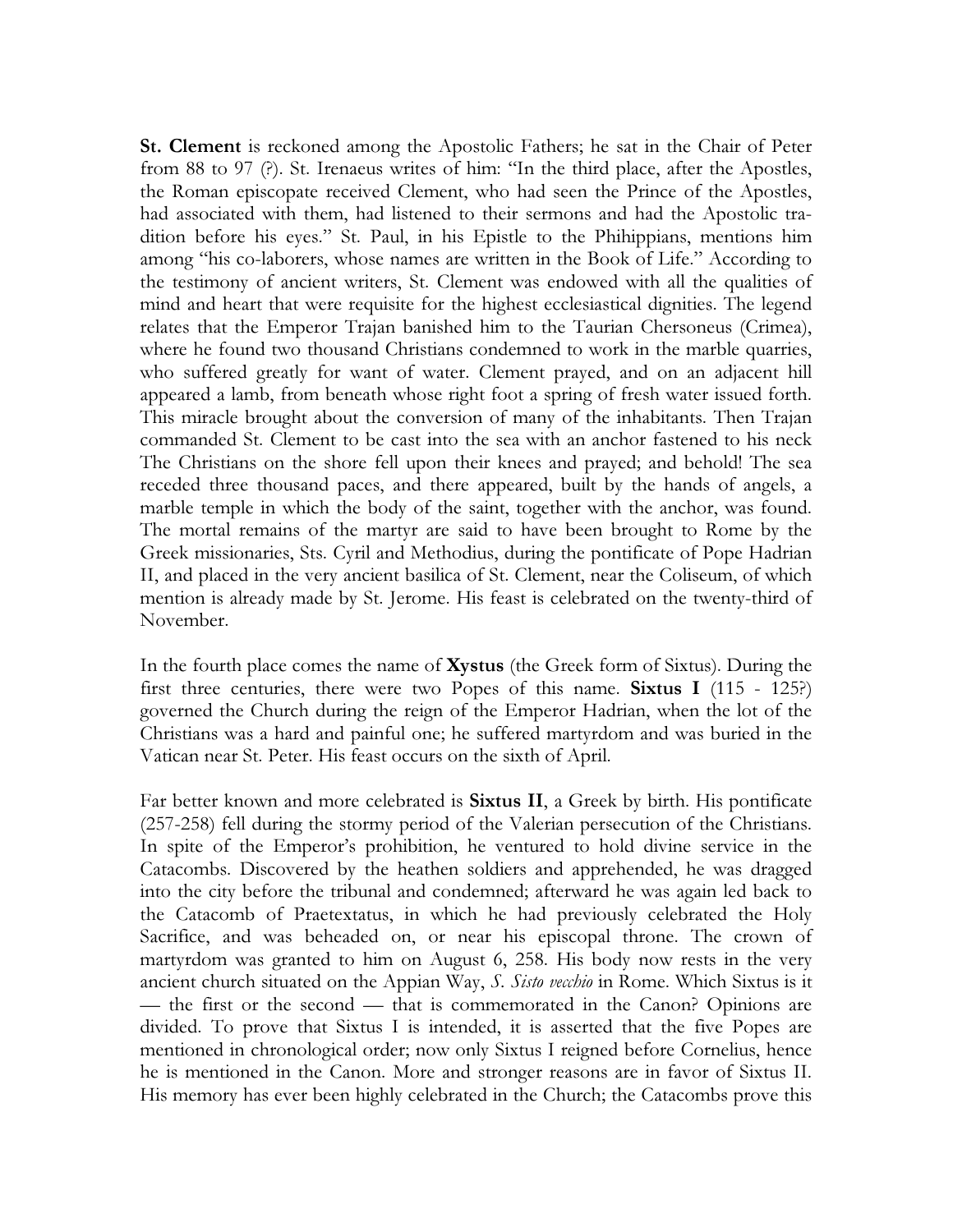by many pictures, illustrations, and prayers. As Sixtus II, in his martyrdom, preceded his glorious Deacon Lawrence, thus is he likewise mentioned before him in the Canon. St. Sixtus II, it is true, occupied the Papal chair only after St. Cornelius; but here there was a reason for departing from the chronological order and placing the name of Sixtus before that of Cornelius. For this was done that the names of the two Saints, Cornelius and Cyprian, might not be here separated, as they were otherwise always connected in the veneration of the Church. Already in the most ancient Roman liturgy both have a common Mass, as is still the case at the present day. Perhaps, also, in time the names of Sts. Cornelius and Cyprian were inserted in the Canon after that of St. Sixtus.

St. Cornelius, who had distinguished himself in all the grades of the Church service, ascended the Chair of Peter in the year 251; he accepted the supreme dignity only by constraint. St. Cyprian extols him as quiet and modest, humble and virginal. Under the tyrant Emperor Decius, St. Cornelius was in constant expectation of death. Also under the Emperor Gailus, in the year 252, a violent storm arose against the Christians in Rome; but they, with the Pope at their head, maintained the faith with such unanimity, fortitude and strength as to excite universal joy and jubilation, and St. Cyprian could not sufficiently praise and admire them. St. Cornelius was banished to Centumn Cehlae (Civitavecehia), and there died a martyr on September 14, 252; as on the same day six years later (258) the holy Bishop Cyprian of Carthage was martyred, both names are, therefore, usually mentioned together. Their joint feast is celebrated on September sixteenth.

b)After the Popes in the Canon come a Bishop and a Deacon: St. Cyprian was born in the beginning of the third century at Carthage. He was of distinguished rank, rich, very talented, and had received an education commensurate with his great abilities. Only in a more mature age was he won over to the Catholic Faith; his baptism took place about the year 246. He distributed his great wealth among the poor, made a vow of perpetual chastity, and spent his time in prayer and the study of the sacred sciences. From the very beginning of his conversion, he was adorned with brilliant virtues and uncommon graces. How happy he regarded himself in the possession of Christian truth and grace, his letter to Donatus proves, wherein (Chap 14) he, among other things exclaims: "There only is rest, gentle and not deceitful; and there is only imperishable and stable peace, where, rescued from the turmoil of a storm-tossed world, we have cast our anchor of salvation in the safe bottom of salvation, in order that, with our eyes turned away from earth to heaven, and being admitted to the service of the Lord, united in spirit with God, we may seek our fame in this alone, that we regard as far beneath us, that which in the esteem of other men is great and glorious. Whosoever has raised himself above the world, can wish for nothing that appertains to the world, can desire nothing more of it." St. Cyprian was raised to the priesthood, and, as he was so greatly renowned for his learning and exemplary manner of life, he was promoted to the episcopal see of Carthage in the year 248. The ten years' episcopacy of the saint (248-258) fell during the time of the most violent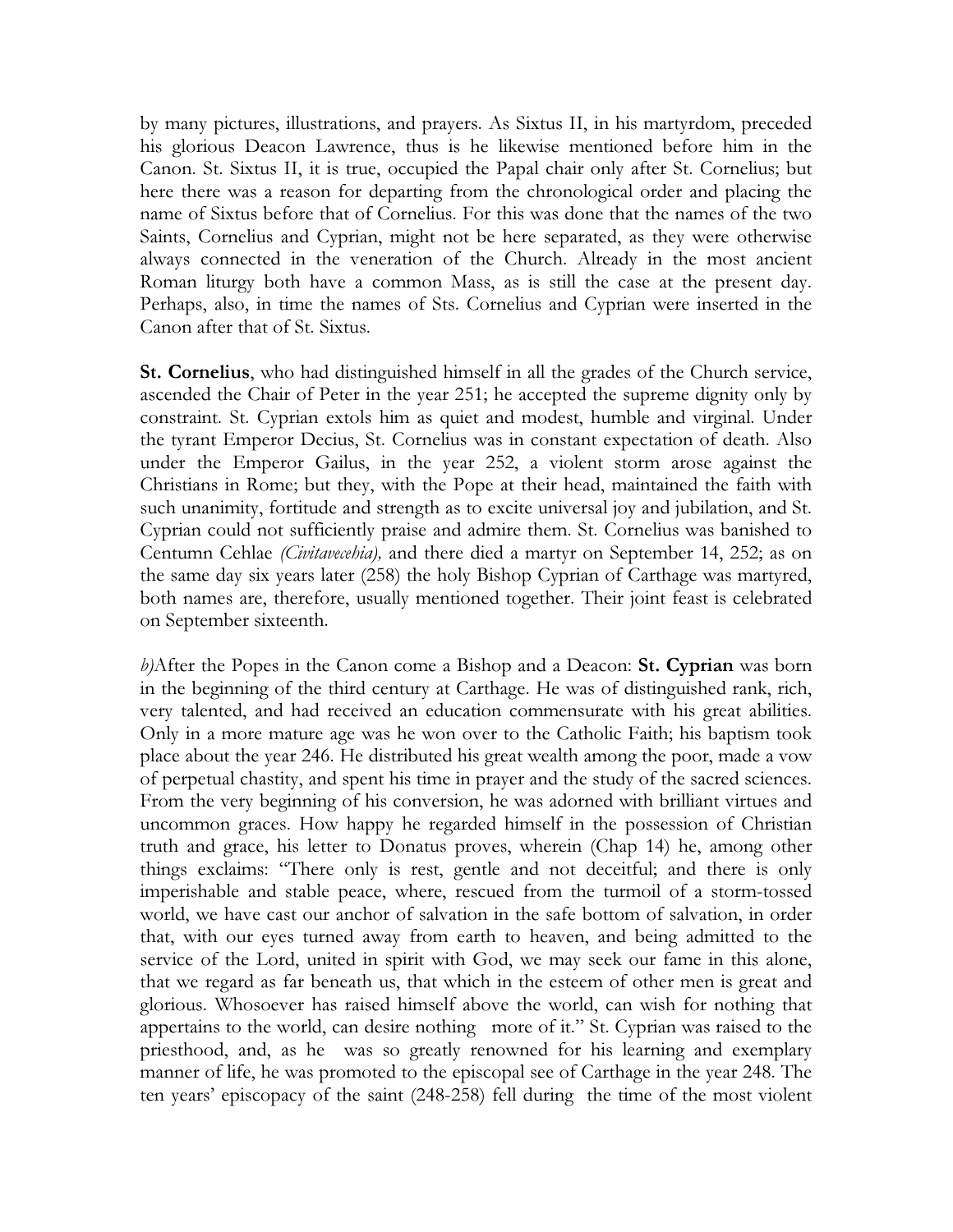persecution and of other exterior misfortunes besides. Powerful in word and deed, St. Cyprian fulfilled, with indefatigable zeal, his pastoral duties for the salvation of the faithful confided to his care, and for the welfare of the whole Church. He combated for the unity and discipline of the Church against heretics and schismatics, animated all to cheerful endurance of martyrdom, and consumed himself in the ardor of Christian charity. His life, rich in blessings, was terminated by the glorious death of a martyr. He was put to death by the sword in the public place of Carthage, on September 14, 258. His memory has always been held in benediction by the Church

St. Lawrence is highly extolled by the Fathers and held in great veneration by all Christian nations. "As Jerusalem was glorified by Stephen, so is Rome renowned by its Lawrence from the rising to the setting of the sun," says the holy Pope Leo in a sermon on the feast of this Saint. Spain is regarded as his native country; but he was brought up and educated in Rome. Sixtus II ordained him deacon, and made him the first of the seven deacons of the Roman Church, wherefore he is also called Archdeacon of the Pope. This was a most important office; for it included the administration of the treasures of the Church. Exceedingly glorious is the martyrdom of the young Levite. When Pope Sixtus II was being dragged to the Catacombs for execution, Lawrence cried out to him: "Whither goest thou, Father, without thy son? Where art thou hastening, holy priest, without thy deacon? Never wert thou accustomed to offer the Holy Sacrifice without thy minister." And how singularly consoling are the words of the highpriest to his deacon: "I am not forsaking thee, my son; greater combats await thee. Cease to weep; after three days thou wilt follow me, the Levite, his priest." During those three days, the deacon hastened through the city, distributed the goods of the Church to the needy, and in so doing he wrought several miracles. To the prefect of the city who ordered him to deliver up the treasures of the Church, he presented the poor of Christ as the treasures of the Church. On this account the heathen became enraged, and subjected the young hero to all manner of torments. St. Lawrence was scourged, struck with leaden balls, stretched on the rack, and burned with red hot metallic plates. The judge then threatened him with an entire night of tortures. Radiant with an unearthly brightness, the intrepid sufferer exclaimed: "For me this night has no darkness, but breaks forth into the bright light of day" - Mea nox obscurum non habet, sed omnia in luce clarescunt. Afterward he was laid on a burning gridiron, whence he addressed the tyrant: "Behold, wretch, the power of my God; your heat for me is refreshing coolness, but it will end for you in inextinguishable fire." In the midst of the tortures, the constant martyr prayed to Christ: "On the gridiron I have not denied Thee, my God, and over the fire I have confessed Thee, my Savior. Thou hast tried and examined my heart in the night; Thou hast proved me by fire, and found no falsehood in me. My soul adhered to Thee, whilst my flesh burned for Thee." He then prayed for the triumph of Christianity in the city of Rome, and closed his heroic combat with the words: "I thank Thee, O Lord, that Thou dost permit me to enter through the portals of heaven." Thus his indomitable soul passed to the glory of God on August 10, 258. On earth, the illustrious archdeacon and martyr has ever been loaded with honor and praise. Above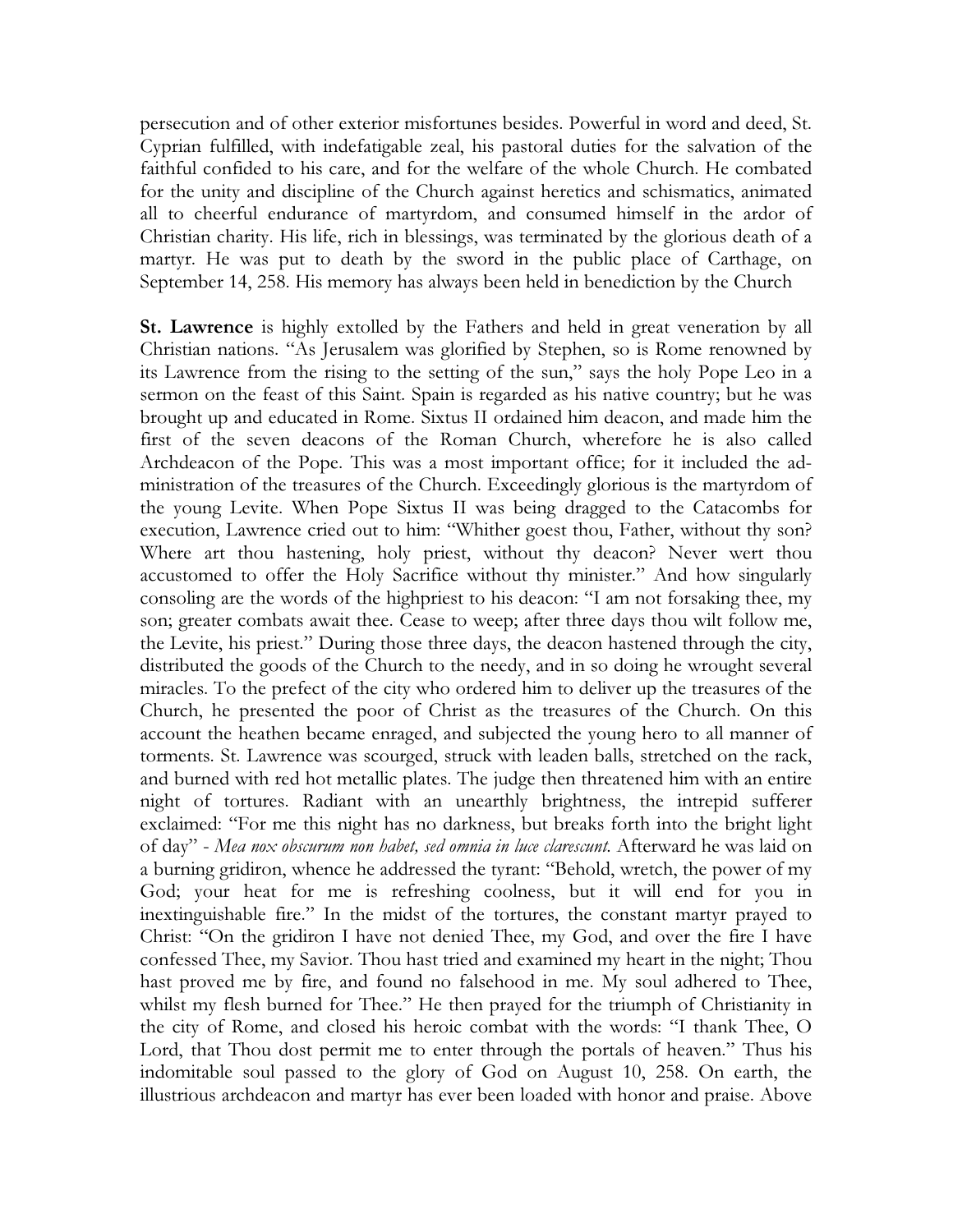his grave, Constantine had the magnificent basilica of St. Lawrence erected outside the walls;. It is one of the five patriarchal, and one of the seven principal churches of Rome. There beneath the high altar repose, in a marble sarcophagus, the united relics of both the deacons, Sts. Lawrence and Stephen. Many other churches were built and consecrated in Rome and in other places in honor of St. Lawrence.

 $c$ ) Finally, in the Canon five laymen are commemorated:

St. Chrysogonus converted many heathens in Rome to Christianity; he was also the teacher of St. Anastasia in Christian doctrine, as also her counsel and consoler, when, on account of her faith, she had many persecutions to suffer. He was arrested in Rome under Diocletian, and, after long imprisonment, was sent to Aquileja where he was beheaded about the year 304. A portion of his head is preserved and venerated in the ancient Church of Chrysogonus, which is situated in Rome, in the Trastevere, and is in possession of the Trinitarians. The feast occurs on November twenty-fourth.

John and Paul were brothers. As distinguished Romans, they were entrusted with high positions of honor at the court of St. Constantia, a daughter of Constantine the Great. When she had retired from the world, the two brothers lived as "Men of Mercy," devoting themselves to works of charity. The apostate, Emperor Julian, wished to compel them to sacrifice to the idols, and to enter his service; but such an order they rejected with contempt. And, for this reason, Julian had them secretly decapitated in their own palace, which stood on the declivity of Mount Coelius, June 26, 362. On this site, as early as the fourth century, the Church of Sts. John and Paul was built in honor of the martyred brothers. Their bodies rest in a magnificent sarcophagus under the high altar. In the nave of the church, surrounded by an iron railing, may be seen the marble slab which was stained with their blood and which annually on their feast (June twenty-sixth) is strewn with flowers.

Saints Cosmas and Damian were also brothers, descended from a distinguished race in Arabia. They practiced medicine in Roman territory and that without remuneration. Their learning, their skill in healing, their devout mode of life, all combined, won for them universal confidence and high esteem. Their acts of benevolence gained for the Christian religion many adherents. After enduring many torments, they were at last —probably in 127 — decapitated at Egaea, in Cilicia. Pope Felix IV (526-529) built, at Rome, the Church of Sts. Cosmas and Damian, and brought to it the relics of the saintly martyred brothers. Both are honored as patrons of physicians and of the science of medicine; their feast occurs on September twentyseventh. In the Roman Canon, only martyrs are named before and after the Consecration: this distinction is justly due to them. They have merited it by the bloody sacrifice of their life; they appear as the ripest and most glorious fruit of the Sacrifice of Christ. They resembled the Savior, not in life merely, but also in death. For Christ they lived, for Him they died; in return for the Sacrifice of His love, they offered the sacrifice of the world and of themselves -amid untold torments and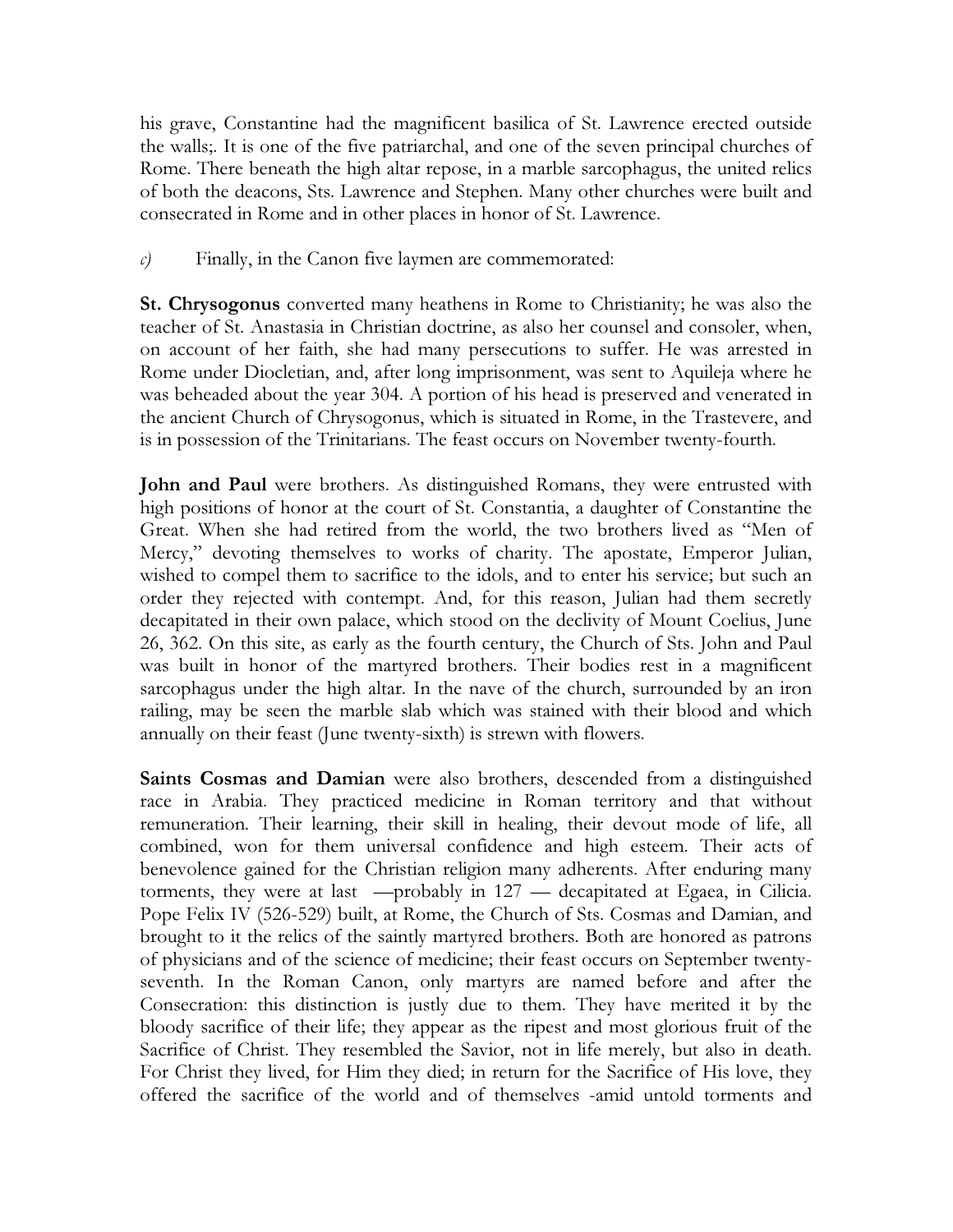sufferings. The virtues of fortitude and patience, of faith and of love which they practiced in a heroic degree shone resplendent in them.

## The Saints Named After The Consecration

As found in the prayer: Nobis quoque peccatoribus

The first three words "to us also, Thy sinful servants" *(nobis quoque peccatoribus)* are the only words in the Canon that are said in a slightly raised tone of voice, that is, half aloud. The priest, at the same time, strikes his breast. Both (the somewhat loud tone of voice, and the striking of the breast) indicate to the celebrant with what great sorrow and compunction he is to make the acknowledgment of his sinfulness, and admonish all the faithful present, to unite with the officiating priest in these selfsame penitential sentiments which animate him, since he recites this prayer also for them and in their name. We acknowledge and confess ourselves in all humility to be but poor sinners, for we thereby draw on ourselves God's favor and mercy. Yes, sinners we are all before God, and great sinners indeed. This we shall profoundly and sorrowfully realize if we but sincerely examine our entire life. Filled with shame we shall then have to acknowledge, alas, so many sins and yet so little penance! To obtain admittance into the kingdom of heaven we must pray for it, in as much as we place all our confidence in the greatness and abundance of the Divine mercies. Animated with this sentiment, we cry out to God that He would mercifully grant us "some part and fellowship" with His holy Apostles and Martyrs. The immaculate and imperishable inheritance of the kingdom of heaven is prepared for the totality of the redeemed; but the individual man will share therein according to the measure of his merits, virtue and holiness. All the happiness of the citizens of heaven proceeds from God's eternal and infinite glory. Our possession, our inheritance, our share in the land of the living will be God Himself — the clear vision, the ravishing love and the blissful enjoyment of God. The possession of the Supreme Good will, therefore, be imparted to us in union and in communion with the other blessed; the ravishing society of all the other citizens of heaven is a fresh source of the purest, sweetest joys. Of the saints of heaven, some Apostles and Martyrs are mentioned by name in this prayer; fifteen in all (eight male and seven female saints), who all underwent the violent death of martyrdom.

At the head of the list in the prayer is St. John the Baptist, as the enumeration of the male saints is regulated by the time of their martyrdom. In the profoundest seclusion from the world, he prepared himself by a life of contemplation and severe asceticism for his vocation: to go before the face of the Lord, to prepare His ways, to give knowledge of salvation to His people, unto the remission of their sins (Luke I:76-77). His whole appearance and penitential preaching made a wonderful impression on the people. He closed his blessed labors by a martyr's death, for he was beheaded because he had freely and severely censured the adulterous union of Herod with Herodias. His martyrdom is celebrated on August 29. Through heavenly revelation his head was later on found, and is now preserved and honored in the ancient Church of S. Silvestro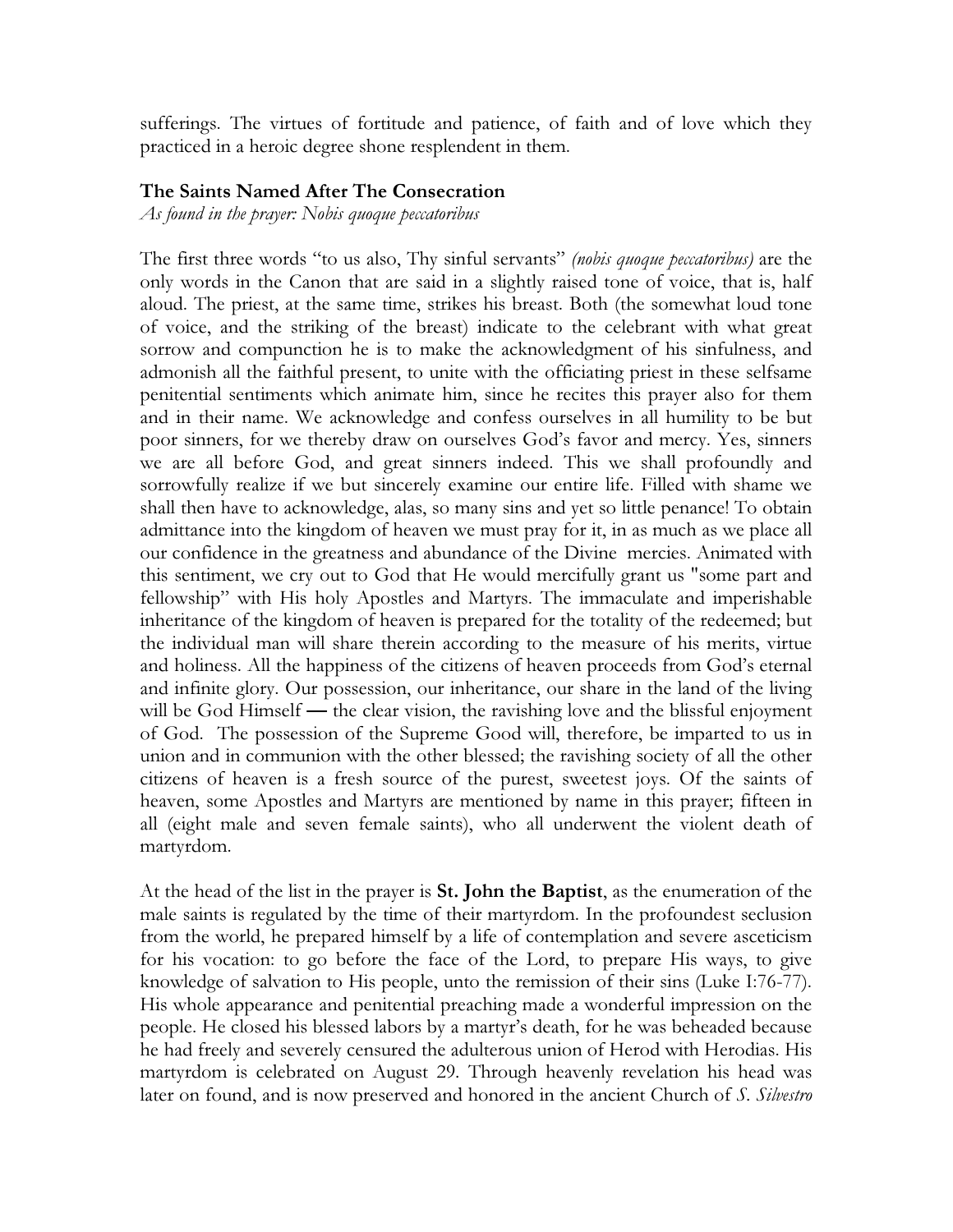in Capite. St. John has ever been highly honored in the Church; numerous churches are dedicated to him; many cities and countries have chosen him as their patron.

St. Stephen heads the brilliant host of Christian Martyrs, who, after the death of the Savior, shed their blood for divine truth. He belongs to those seven wise and pious men who were ordained as the first deacons by the Apostles; but, before all the others, he is praised in Holy Scripture as a man "full of grace and strength," "full of faith and of the Holy Ghost," "who did great signs and miracles among the people."As deacon, with loving solicitude, he exercised the charge of caring for the poor and the sick; he likewise, with great wisdom and power, preached the doctrine of Christ to the Jews. They obstinately resisted him, and in their fury they stoned to death this courageous preacher of the truth, which they hated. This took place in the Valley of Josaphat at the Brook Cedron. Yet "the stones of the brook were sweet to him," says the Church, at the same time putting these words in his mouth: "Because" my flesh was stoned for Thee, my God, my soul has adhered to Thee!" Overwhelmed by the rain of stones and falling on his knees, he exclaimed: "Lord Jesus, receive my spirit!" and then "he slept in the Lord." Although ordained as deacon by the Apostles, St. Stephen preceded the Apostles by his blessed and victorious death; though inferior in dignity, he became the superior in suffering; and though a scholar in doctrine, he became the master in its profession. The martyr's crown of precious gems now shines gloriously on his head; the celebration of the day of his death (December 26) follows the feast of the Nativity of our Lord, and the wonderful finding of his relics is separately commemorated (August 3). In the sixth century the principal part of his body was taken to Rome and placed beside the remains of St. Lawrence under the high altar of the Basilica of St. Lawrence Outside the Walls in a splendid marble sarcophagus.

St. Matthias, after the Ascension of the Lord, was by the will of God called to the Apostolate — in place of the traitor Judas. It is said that he was beheaded with an axe, and that St. Helena brought a portion of his relics to Treves. His head is preserved in the Church of S. Maria Maggiore in Rome. His feast occurs on the 24th, or (in leap years), on the 25th of February.

St. Barnabas was "an excellent man, and full of the Holy Ghost, and of faith." He was originally called Joseph. The Apostles gave him the name of Barnabas (Son of Consolation), to indicate that he consoled and encouraged others by his supernatural enthusiasm and power of speaking. St. Barnabas is regarded by many only as an assistant and companion to the Apostles, as one resembling the Apostles; but many more and better reasons favor the opinion that Barnabas, like St. Paul, was an apostle in the strict sense of the term. In consequence of a supernatural revelation, Paul and Barnabas were ordained with prayer and the imposing of hands, and furnished with all authority; they were to complete the Apostolic College and to take the place of the two Saints James, of whom the elder had suffered martyrdom, and the younger was restricted to the charge of the Mother-Church of Jerusalem. St. Barnabas was a Levite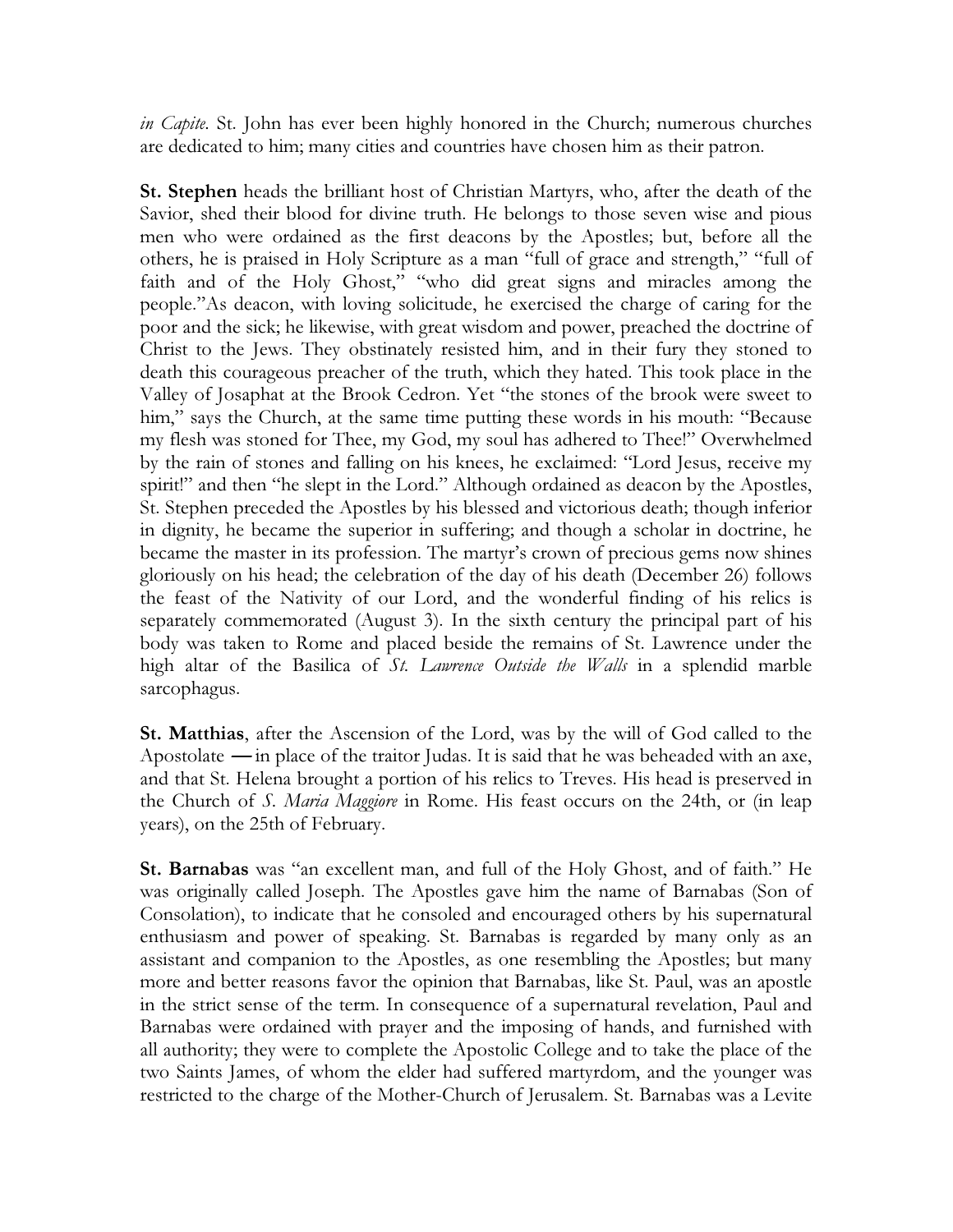and came from Cyprus. It is probable that he belonged to the seventy-two disciples of the Lord. After having been consecrated Bishop at Antioch, he made (44 or 45) an extended missionary tour with St. Paul; later on he separated from him and labored chiefly in his native island Cyprus, where his renowned apostolate was crowned with martyrdom (between 53-76). It is not certain, though probable, that St. Barnabas preached in Upper Italy. Toward the end of the fifth century, the body of the saint was discovered in a cave at Salamis, in Cyprus. His feast occurs on June 11, the day of his death.

**St. Ignatius of Antioch**, who had the additional Greek name *Qeofdros* (Bearer of God). According to a pleasing legend, he was blessed, when a child, by Our Lord. He was a pupil of the Apostles, and also the second successor of St. Peter in the See of Antioch. Under the emperor Trajan, he was sentenced to death, dragged in chains to Rome, and there in the Colosseum, on December 20, 107, exposed to the wild beasts. This greatly celebrated bishop burned with an ardent desire for martyrdom, as is evident, from the letters, so full of unction, which on the way to Rome he wrote to different communities. "And the Lord hath given him his heart's desire, and hath not withholden from him the will of his lips" (Ps. 20:3); for the lions fell upon him, tore and ate his body, so that only the larger and harder bones remained. Since the middle of the seventh century, his holy relics have been preserved in the Basilica of St. Clement at Rome, where they were deposited on February 1; hence his feast falls on this day. Let us quote some of the glorious words which he wrote to the Christians at Rome. "You cannot prove your tender love for me better than by allowing me to consecrate myself in sacrifice — now, since the altar is erected; be content, in a holy choir of love, to chant thanks to the Father, in Christ Jesus. Well is it for me if I perish to the world, so that I may arise for God! Allow me to become the food of beasts, that through them I may attain to God. I am the wheat of God and must be ground by the teeth of beasts, so as to become the pure bread of Christ. Fire and cross, multitudes of wild beasts, the tearing of the body, the cutting into pieces of my limbs, the grinding of my bones; in brief, whatever of tortures the devil can invent, let all come upon me, if I but gain Jesus Christ. All the delights of earth I account as nothing, as nothing all the kingdoms of the world; better is it for me to die for Jesus Christ than to reign over all the bounds of the earth. Let me imitate the sufferings of my God. My Love is, indeed, crucified. There is no fire burning in me that tends to the things of earth, but a fountain of living water arises in my heart crying unto me: Come to the Father! I desire only the Bread of God, the heavenly Bread of Life, which is the Flesh of Jesus Christ, the Son of God; this only drink do I desire, His Blood, which is imperishable love and life eternal!"

**St. Alexander I** was the fifth Pope after St. Peter. He also brought about many wonderful conversions in Rome. On May

3, 115 (?), he was beheaded outside of Rome on the Nomentan Way, together with the priests Eventius and Theodulus. His holy body now reposes in the Church of St. Sabina at Rome. His feast occurs on May 3.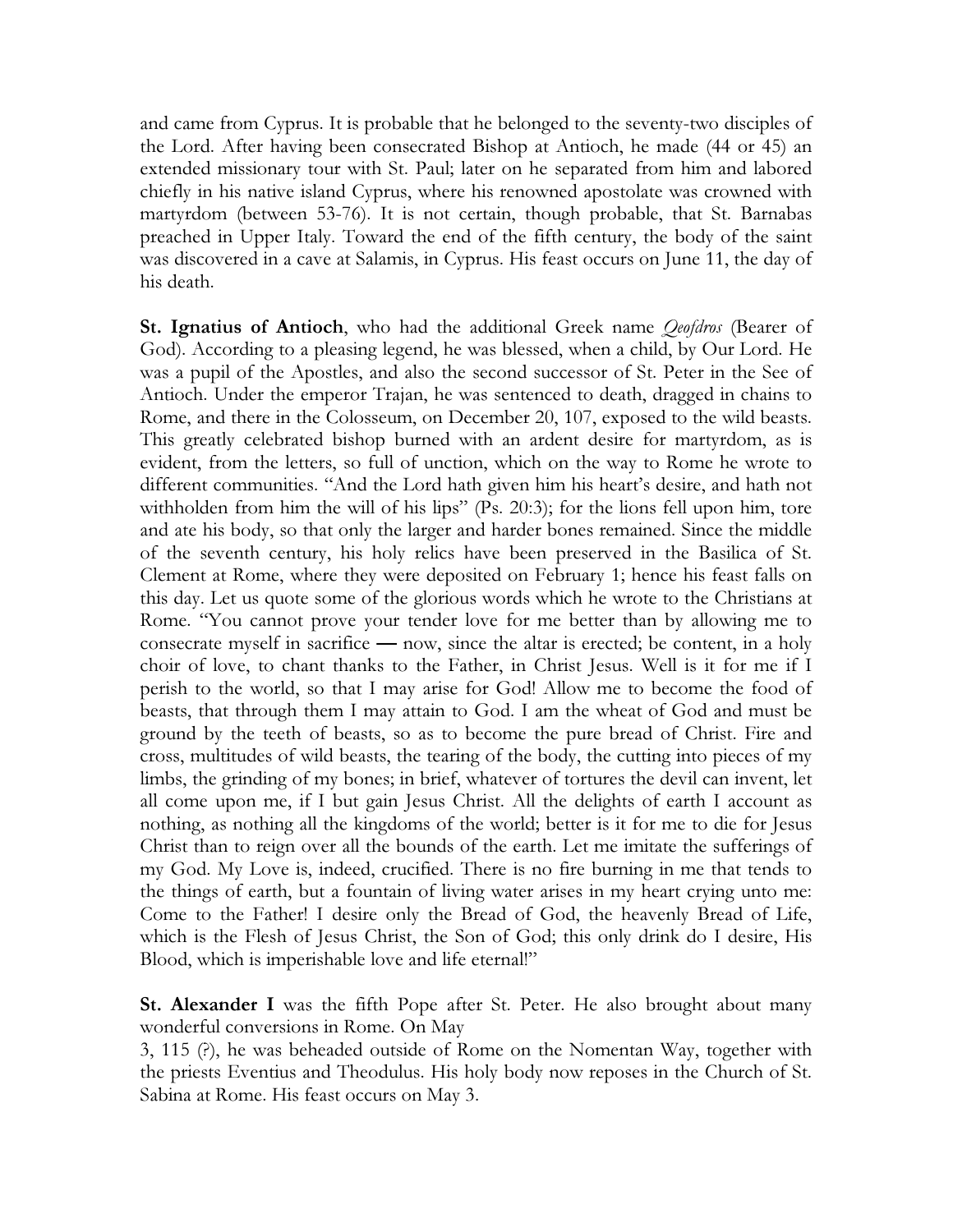St. Marcellinus, priest, and St. Peter, exorcist, of the Roman Church. St. Peter, while in prison, had delivered the daughter of the jailer, Artemius, from an evil spirit, whereupon the whole family of Artemius was converted and baptized by the priest Marcellinus. Thereupon Sts. Peter and Marcellinus were frightfully tortured and led outside of the city for execution, as far as the so-called Black Forest, where they themselves with joy cleared the place in the thickets, and then bowed their head under the sword. On account of their martyrdom the place was afterwards called the White Forest. In the ninth century, their bodies were brought to Seligenstadt by Eginhard, the private secretary of Charlemagne, where they repose in a magnificent silver shrine. Their feast is kept on June 2.

The two youthful heroines, Felicitas and Perpetua, suffered at Carthage in North Africa. They were of noble birth and well-educated. They were confined in a prison filled with darkness, heat, smoke and filth. "The day of their victory dawned," say their Acts, "and from the prison they went forth to the amphitheater as to Heaven, cheerful, with radiant countenances, trembling, but with joy, not with fear." The confessors who accompanied them stepped before the judgment-seat and cried to the one seated thereon: "Now thou judgest, but soon thou wilt be judged by God." The young women were cruelly scourged, and then cast before a wild cow; finally they were beheaded. This was in the year 202, in the persecution of the Christians under the Emperor Severus. Their feast occurs on March 7<sup>th</sup>.

St. Agatha. Two cities of Sicily - Palermo and Catana -contest the honor of her birthplace. It is certain that under the Emperor Decius, in the year 251, she bore off the crown of martyrdom at Catana. This holy virgin was renowned far and wide for her nobility and wealth, as well as for her beauty and virtue. Already in her childhood she had chosen Jesus for her spouse, and clung to Him with undivided love. Accused of being a Christian, she was dragged before the heathen judge, Quintianus. This villain endeavored, by all manner of mean artifices, to overcome her chaste mind and her courage. But, like unto a lock in the ocean, the virgin remained unmoved and unshaken; as the dust beneath her feet, she accounted all that the world could offer. In prison she was miraculously healed of her burning wounds by St. Peter. Afterward the wretched tyrant gave orders that the saint, miraculously healed, be rolled on sharp potsherds and glowing coals. Again brought back to prison, the saint prayed: "Lord, Thou who hast created me and preserved me since my childhood, who hast delivered my heart from the love of the world and protected my body from perdition, who hast made me triumph over tortures and bonds, over iron and fire, I pray Thee, receive my spirit from this earth into the bosom of Thy mercy!" Thereupon she slept in the peace of the Lord, and her pure soul flew heavenward. The tomb of St. Agatha, made glorious by God with many miracles, became the refuge of the Christians, and even of the heathens. There also was kept the wonderful veil that was not burned, but only somewhat crimsoned, when the saint was thrown into the blazing fire. One year after her death, the neighboring volcano of Etna burst forth in torrents of fire, which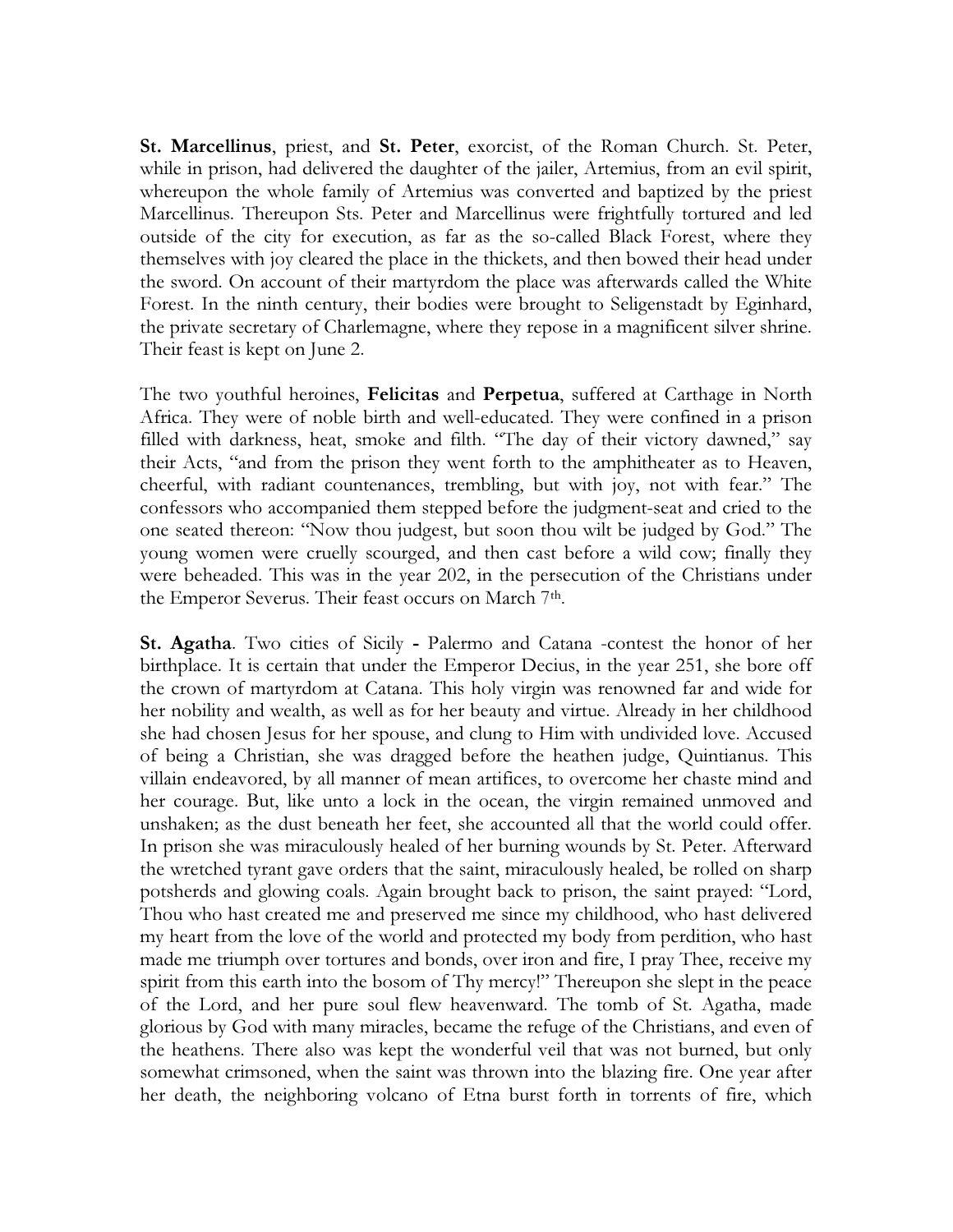moved toward the city of Catana, and threatened its destruction. Then the inhabitants ran in terror to her tomb, took the veil, and held it in the direction of the stream of lava. At that very instant, it took another course toward the ocean and the city was saved. This event took place on the anniversary of the holy death of the virgin martyr, February 5, which is still observed as her feastday in the Church of God. Consequently, St. Agatha is the much implored patroness against dangers of fire: as such she is particularly honored in the Black Forest of Germany. There her feast is made resplendent with the brightness of innumerable lights.

St. Lucy suffered martyrdom about 304, in the great persecution of Diocletian against the Christians. She came from Syracuse, was of noble lineage, and at an early age vowed perpetual chastity to the Lord. Her mother was taken ill with dysentery, and in this emergency she made a pilgrimage to the tomb of St. Agatha to implore her restoration to health. Here St. Lucy was thrown into an ecstasy, and St. Agatha appeared to her in great glory, surrounded by angels, speaking thus to her: "My sister Lucy, virgin consecrated to God, why dost thou request of me what thou thyself canst do for thy mother? Behold, thy faith hath given efficacy to the words of thy mouth, and she is now cured." From that time Lucy sold her ornaments and her goods in order to give the proceeds to the poor and the sick. Accused of being a Christian, she appeared before the tribunal of the heathen judge, Paschasius, whereupon being commanded to offer sacrifice to the idols, she answered: "It is a pure and undefiled worship of God to console and support widows and orphans in their tribulation. This have I now done for three years, and, after offering my possessions, I shall gladly offer also myself in sacrifice." Because she had said: "They that live chastely and devoutly are a temple of God, and the Holy Ghost dwells in them," they wished to drag her to a brothel, but the Lord rendered her as immovable as a pillar, so that no power could thence move her. Then a funeral pyre, filled with pitch, rosin, and oil was built around her and ignited: but the flames also left her untouched. Finally, a sword was thrust through her neck; but she continued to live until she had received the Holy Viaticum from a priest, and had consoled the Christians who were standing around, by the announcement that peace was near at hand. On the spot in which she suffered, a church was erected. Her feast is kept on December 13. "In thy patience thou didst possess thy soul, O Lucy, spouse of Christ! Thou didst despise what is of the world, and now thou art resplendent among the choirs of angels; with thy ownblood thou didst conquer the enemy!" (Antiphon of the Divine Office)

St. Agnes. What is most to be admired in her: the charm of childhood, or virginal innocence, or manly heroism? Agnes, the child of wealthy and distinguished parents, was an elect child of grace; truly responding to her name (as St. Jerome writes), her childhood passed in spotless purity and lamblike innocence (*agnus*  $=$  lamb). A hundred years after her death, St. Ambrose said: "Even at the present day, many Roman maidens cherish the example of St. Agnes, as though she were still dwelling and living among us, animating themselves thereby to a perpetual preservation of purity." She gained the double crown of virginity and martyrdom at the tender age of thirteen. As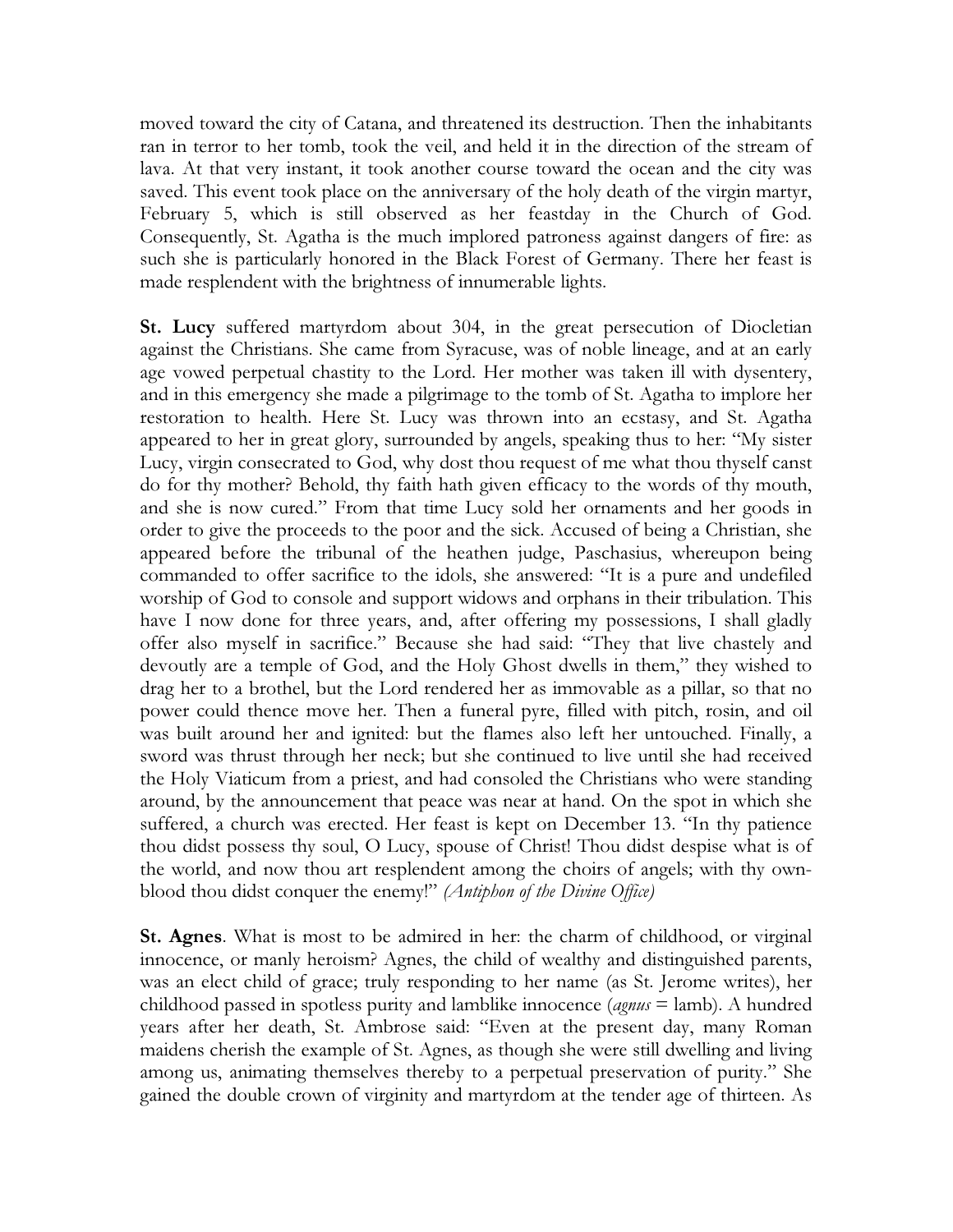is related in the history of her life, she was, "though a child in years, yet mature in mind; a girl in stature, but a matron in spirit; beautiful in appearance and figure, but still more charming in soul by piety and modesty." When asked in marriage, she described in animated, glorious words her espousals with the heavenly Bridegroom: "Depart from me, thou inciter to sin, thou food of death: depart from me; for already hath another Lover possession of my heart, who far surpasseth thee in nobility, and who hath given me incomparably more beautiful presents than those which thou hast offered me. With unrivalled treasures He hath enriched me; His nobility is the highest, His power the greatest, His appearance the most beautiful, His love the sweetest. The angels serve Him; sun and moon admire His beauty; by the perfume of virtue that exhales from His person the dead are awakened; by His touch the sick are cured. He hath prepared for me His bridal-chamber, where music and song resound; for Him I preserve fidelity, to Him I give myself entirely and without reserve!" She was taken to an abode of vice, but was protected by her guardian angel, who covered and shielded her with a garment of dazzling light. She was then thrown into a burning pile; but she made the Sign of the Cross over the flames and remained unharmed. Finally, she fell under the sword of the executioner (304), and thus the tender victim hastened to the nuptials of the Divine Lamb. She was buried a short distance from the city on the Nomentan Road in the villa of her parents. Her tomb became glorious, for on the spot arises one of the loveliest and most renowned churches of Rome (S. Agnese fuori le mura). "There annually the feast of the holy Virgin-Martyr is commemorated on the anniversary of her death (January 21).

St. Cecilia. She was a maiden of noble origin. From her earliest childhood she had wholly dedicated herself to the service of God by the vow of chastity. "She carried the Gospel always in her heart and never ceased by day or by night, praying and conversing on holy subjects." By the command of her parents, she was urged to marry a wealthy and distinguished young man named Valerian, but he was a heathen. She consented only after receiving the assurance, through her guardian angel, that God would preserve her virginity, even after her marriage. By prayer and penance Cecilia prepared for this worldly nuptial day, and when at the banquet-feast the nuptial hymn was sung amidst the sound of musical instruments, Cecilia secretly sang in her heart to the Lord alone the hymn: "Keep Thou my heart and my body immaculate, that I may not be confounded!" And her heavenly Bridegroom sent an angel to her, who watched over the purity of her heart and body. "Like unto the wise and busy bee, Cecilia served the Lord," and gained many souls to Him. The first among them were her husband, Valerian, and his brother, Tiburtius, who soon after obtained the crown of martyrdom. On this account, the pagan. prefect of the city, Almachius, delivered her up to be suffocated in the bathroom of her own palace. She was confined in the chamber and "the oven was heated seven times more than usual," but, like the youths of Babylon, she praised the Lord in the midst of the flames. The angel converted the scorching steam into a refreshing dew for her; "the fire had no power over her body, and not a hair of her head was singed, nor were her garments injured, nor had the smell of the fire reached her." Upon this the tyrant sent the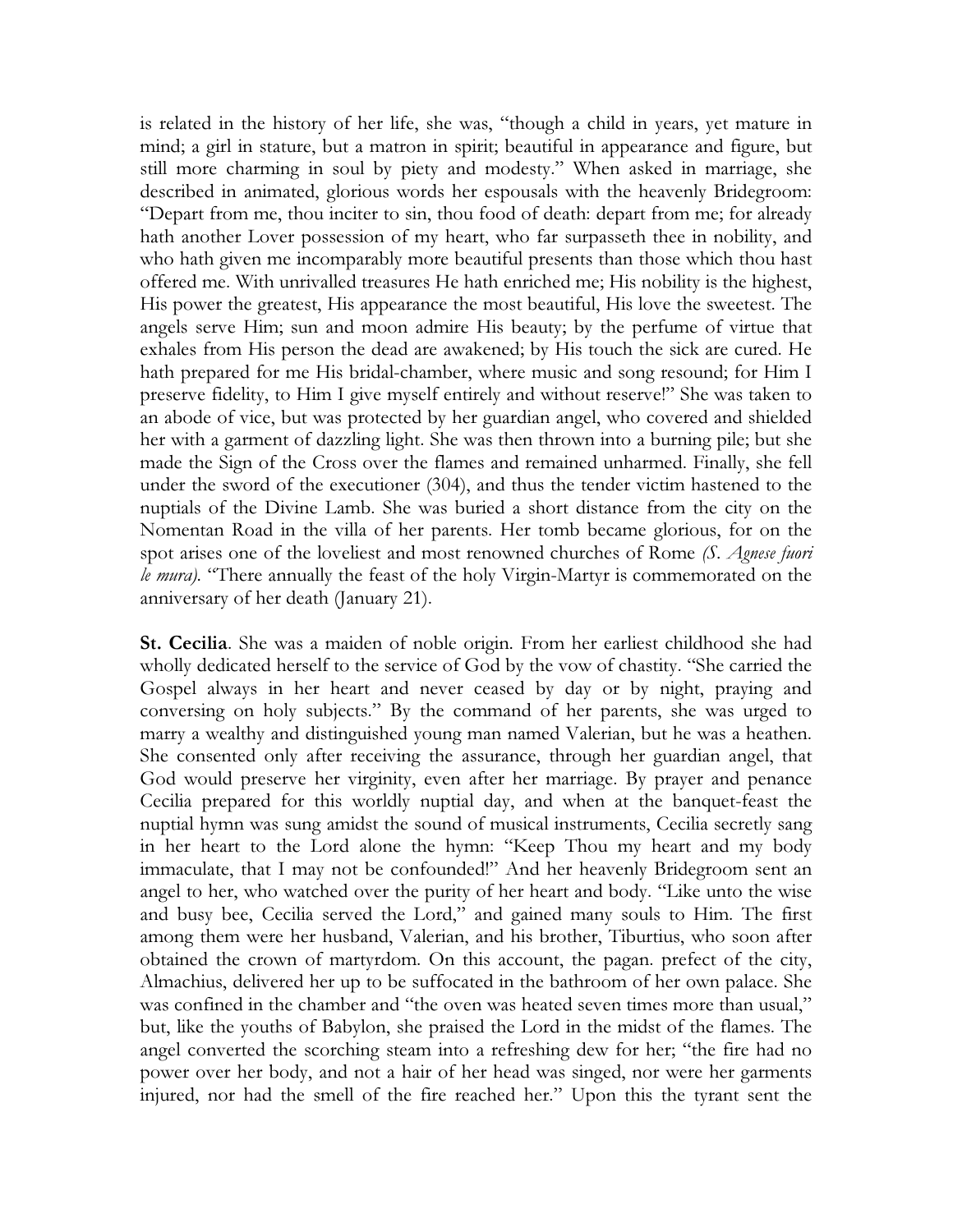executioner to her, who struck her thrice without severing her head. For three days she continued to live. The faithful hastened to the palace. She gave to all consolation and counsel. She ordered that her house should perpetually serve as a church, and then breathed forth her angelic soul. She was laid in a coffin of cypress wood, in the same posture in which she died, and was interred in the Catacombs of St. Callistus. In the year 821, her holy body was, in a celestial vision, discovered by Paschal I, who placed it under the high altar in the Cecihian Church in Trastevere. Almost eight hundred years later (namely in 1599), Cardinal Sfondrati found the holy martyr still in precisely the same posture in which she lay there on the floor of her house. Thus she still reposes, sweet and modest, enveloped in her rich attire, and in a penitential garment, on which the glorious traces of her blood are visible. She probably died in the year 177; her feast is celebrated on November 22. St. Cecilia is honored as the patroness of Church music, as she herself was versed in music, and is said frequently to have heard celestial melodies.

St. Anastasia. This holy widow and martyr is also of Roman origin. She had much to suffer from the cruelty of her pagan husband Publius. After his death, she gave herself over to practices of charity and mercy. In the persecution of Diocletian she obtained, on the day of our Lord's Nativity, 304, the palm of martyrdom by fire. On the spot where her house stood, a church (S. *Anastasia*) was erected in her honor; there under the high altar rests her body. Her feast is kept on December 25. St. John, the Seer of the New Law, "saw a great multitude, which no man could number, of all nations and tribes and peoples and tongues, standing before the throne and in the sight of the Lamb, clothed with white robes and palms in their bands," and heard that "these are they who are come out of great tribulation, and have washed their robes, and have made them white in the blood of the Lamb" (Apoc. 7:9, 14). Of this countless multitude of bright martyrs, only a few are here mentioned in the Mass by name. They are merely those who in the principal city of Christendom were at all times held in great veneration. Here, after the male martyrs, the female martyrs also are mentioned, which is not the case in the list of the saints mentioned before the Consecration. The Church extols it as a miracle of divine power, that the Lord "should also have granted to the weaker sex the victory of martyrdom." How perfected does not Christ's power appear here in the most tender virgins! Their heavenly robes of glory not only shine with the splendor of an eternal brilliancy, but they are also crimsoned in their glory with the blood of a glorious sacrificial death.With the saints named and with "all the rest of the saints," whose number and names the all-seeing God alone knows, we, poor sinners, desire to be eternally united in heaven. This petition is expressed at the beginning of the prayer, and is now at the conclusion repeated again in other words, inasmuch as we implore admittance to the community of the heavenly citizens, and for such a fellowship with them we do not rely upon our own merit to obtain, but support our request for it on the merciful indulgence of God. We do not ask for the glory of the saints by reason of our own merits, but we confide in the merciful and gracious bounty of the Lord. If we wish for the glory of the saints, we must share their labors, sufferings and combats. Through